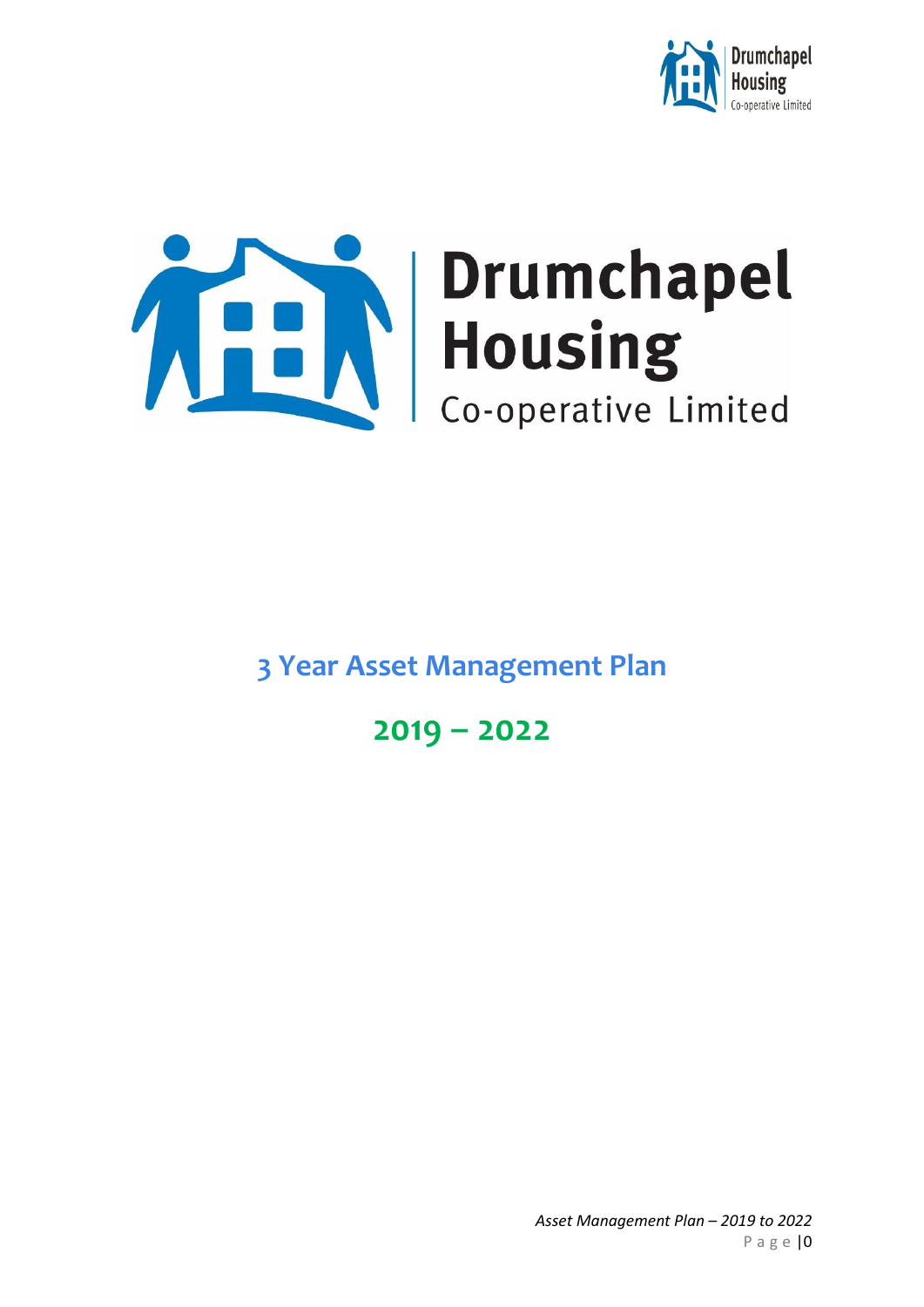

### **CONTENTS:**

- 1.0 INTRODUCTION
- 2.0 CONTEXT
- 3.0 OUR CUSTOMERS
- 4.0 CUSTOMER FEEDBACK
- 5.0 STOCK
- 6.0 SCOTTISH HOUSING QUALITY STANDARD
- 7.0 ENERGY EFFICIENCY
- 8.0 ENVIRONMENTAL MANAGEMENT
- 9.0 ASSET INVESTMENT
- 10.0 REACTIVE MAINTENANCE
- 11.0 CYCLICAL MAINTENANCE
- 12.0 PLANNED MAINTENANCE
- 13.0 ADAPTATIONS
- 14.0 VOID ANALYSIS
- 15.0 DEMAND
- 16.0 STOCK PERFORMANCE
- 17.0 RENTS
- 18.0 PERFORMANCE MONITORING AND VALUE FOR MONEY
- 19.0 RISK MANAGEMENT
- 20.0 STOCK VALUATION
- 21.0 CONCLUSIONS
- App1 DEVELOPMENT PHASE INFORMATION

App 2 KEY RISKS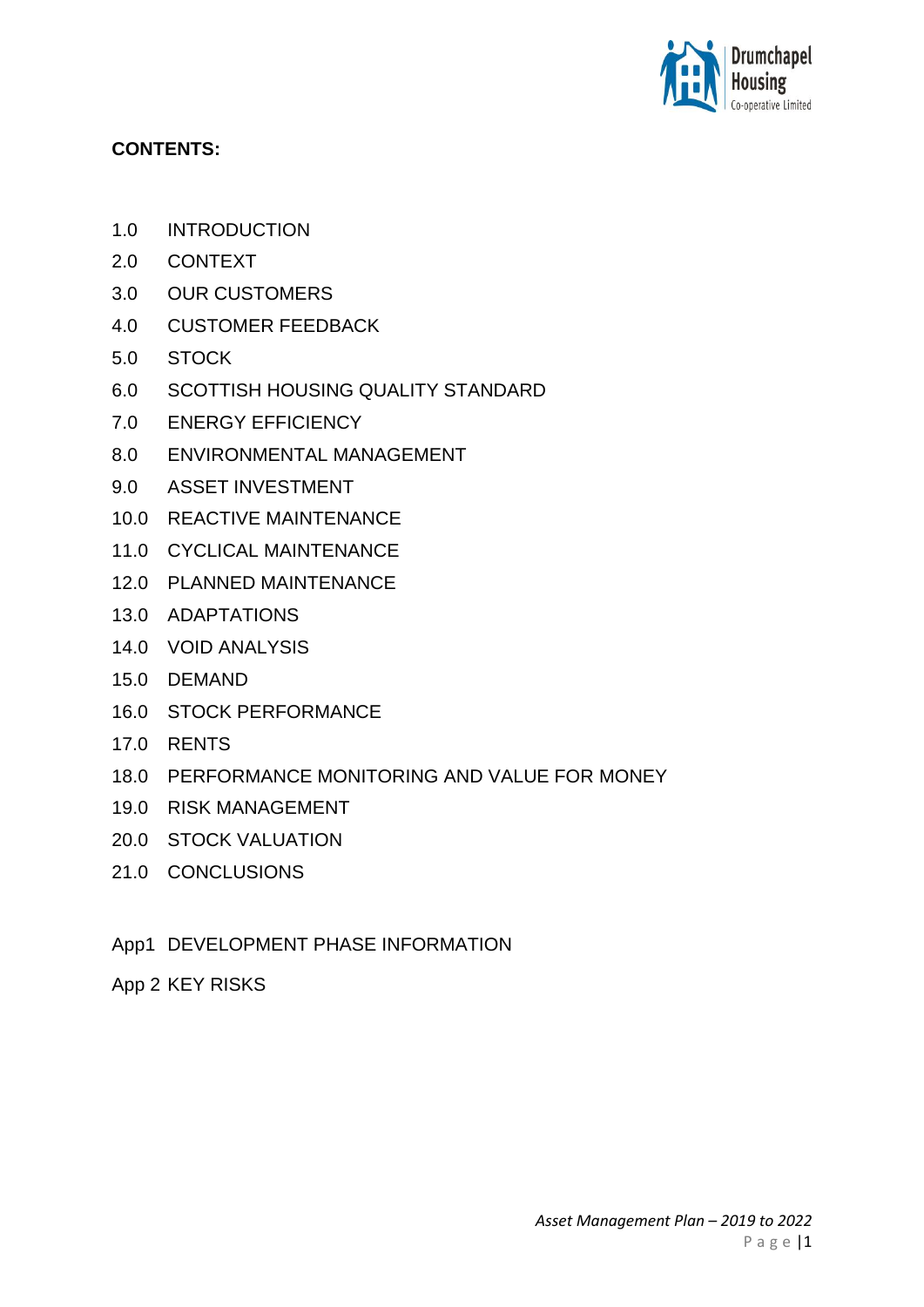

## 1. **Introduction**

- 1.1 The aim of asset management is to guide the future shape and direction of the property assets of the organisation. Tenants are at the heart of the organisation and it is important that the housing stock continues to meet their needs and aspirations.
- 1.2 The asset management plan outlines how Drumchapel Housing Co-operative will manage and maintain its housing stock to ensure the continued provision of good quality, well managed properties for its tenants.
- 1.3 The plan covers a 3-year period from 2019 2022 and informs the Business Plan and cash flow assumptions.
- 1.4 In developing the Asset Management Plan, a whole organisation approach has been taken, involving staff from all departments and in consultation with the Co-operative's financial services provider, FMD Financial Services Ltd.

## 2. **Context**

- 2.1 The Co-operative was established in 1987 as a fully mutual housing Cooperative with the transfer of 313 properties from Glasgow City Council. The fully mutual aspect of the Co-operative is a distinctive element of the business and something that the Management Board are eager to maintain. In 2015, the Co-operative gained charitable status and in early 2016, completed an options appraisal to determine the future shape of the organisation.
- 2.2 The Co-operative is situated within the Drumchapel area, to the north west of Glasgow. Over the last 25 years Drumchapel has been transformed by:
	- transfer of existing stock from Glasgow City council to smaller Registered Social Landlords
	- large scale demolition
	- rehabilitation and new build development programmes that have helped to reduce density and improve the quality of available housing
- 2.3 The social rented sector accounts for the majority of housing within Drumchapel, although private and shared ownership exist within small pockets. Due to the Co-operative's fully mutual status, it has no factored owners and is solely focused on delivering services for its tenant members.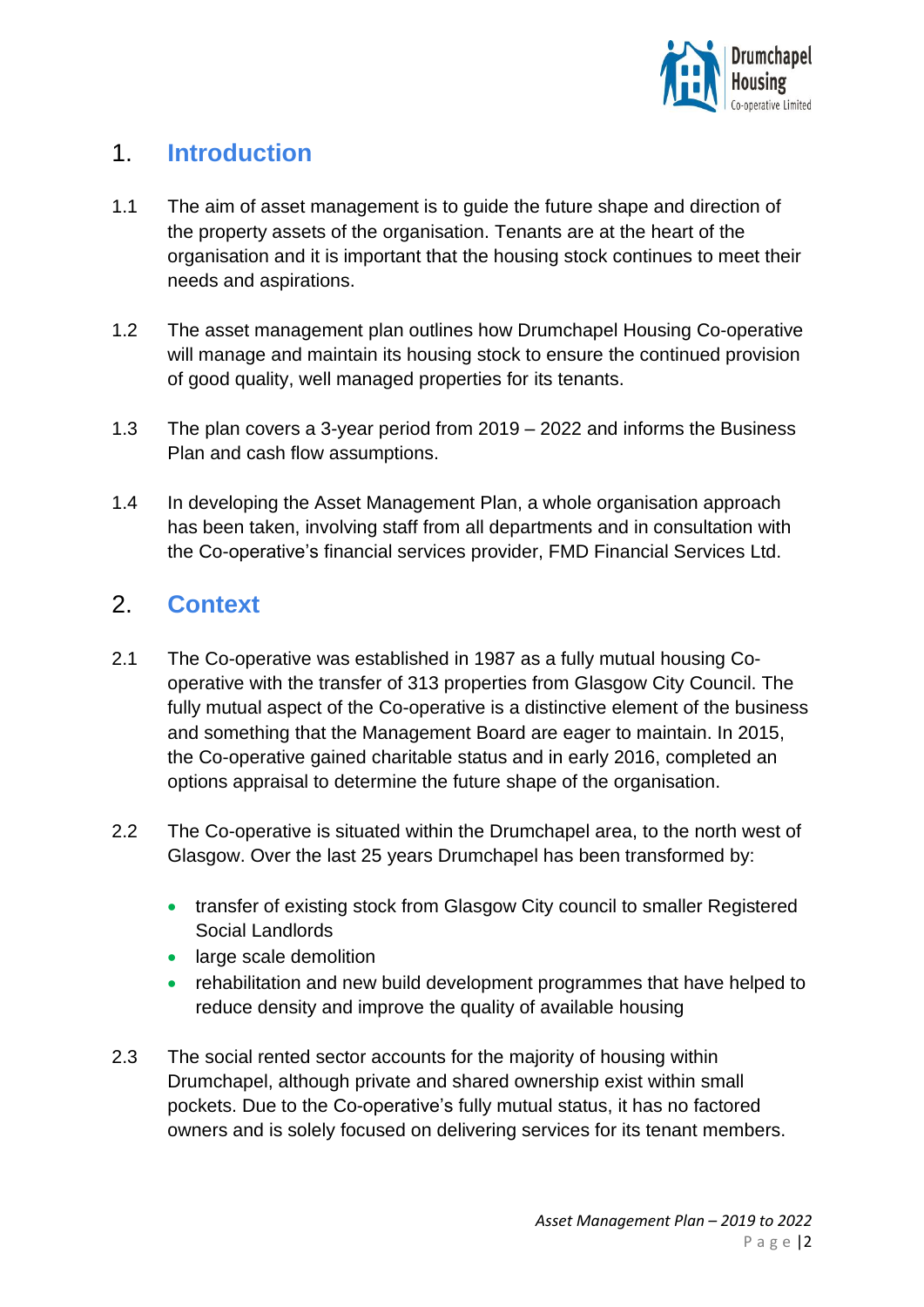

- 2.4 The Co-operative is a member of Drumchapel Community Ownership Group (DRUMCOG) which is an umbrella organisation created to share information, develop good practice and facilitate collaborative working within the area. The group covers all five registered social landlords within Drumchapel and accounts for approximately 2,500 houses. Working collaboratively, DRUMCOG has helped to deliver a range of initiatives, including:
	- wider role activities
	- training programmes for Board and staff
	- partnership tenders for large scale contracts such as gas servicing, environmental maintenance and close cleaning.

### 3. **Our Customers**

- 3.1 The Co-operative's stock is in an area which exhibits features of multiple deprivation as detailed within the Scottish Index of Multiple Deprivation (SIMD) 2012. The organisations tenants are:
	- amongst the 5% most deprived data zones in Scotland for Current Income Rank.
	- living within the 10% most deprived data zones for Employment Rank with 75% of tenants within the most deprived 5% data zones in Scotland and two thirds of tenants are in receipt of full or partial housing benefit
	- more likely to suffer from long term health conditions or a disability SIMD figures indicate that 40% of tenants are likely to be in receipts of Disabled Living Allowance, Attendance Allowance, Incapacity Benefit or Employment Support Allowance and Severe Disablement Allowance
	- more likely to suffer from anxiety or depression estimated to be 26% in accordance with SIMD figures
- 3.2 Figure 1 illustrates the age bands for tenants. Over half of the Co-operative's tenants are over 45 years of age, and those aged over 55 account for more than 30% of the organisations tenant base.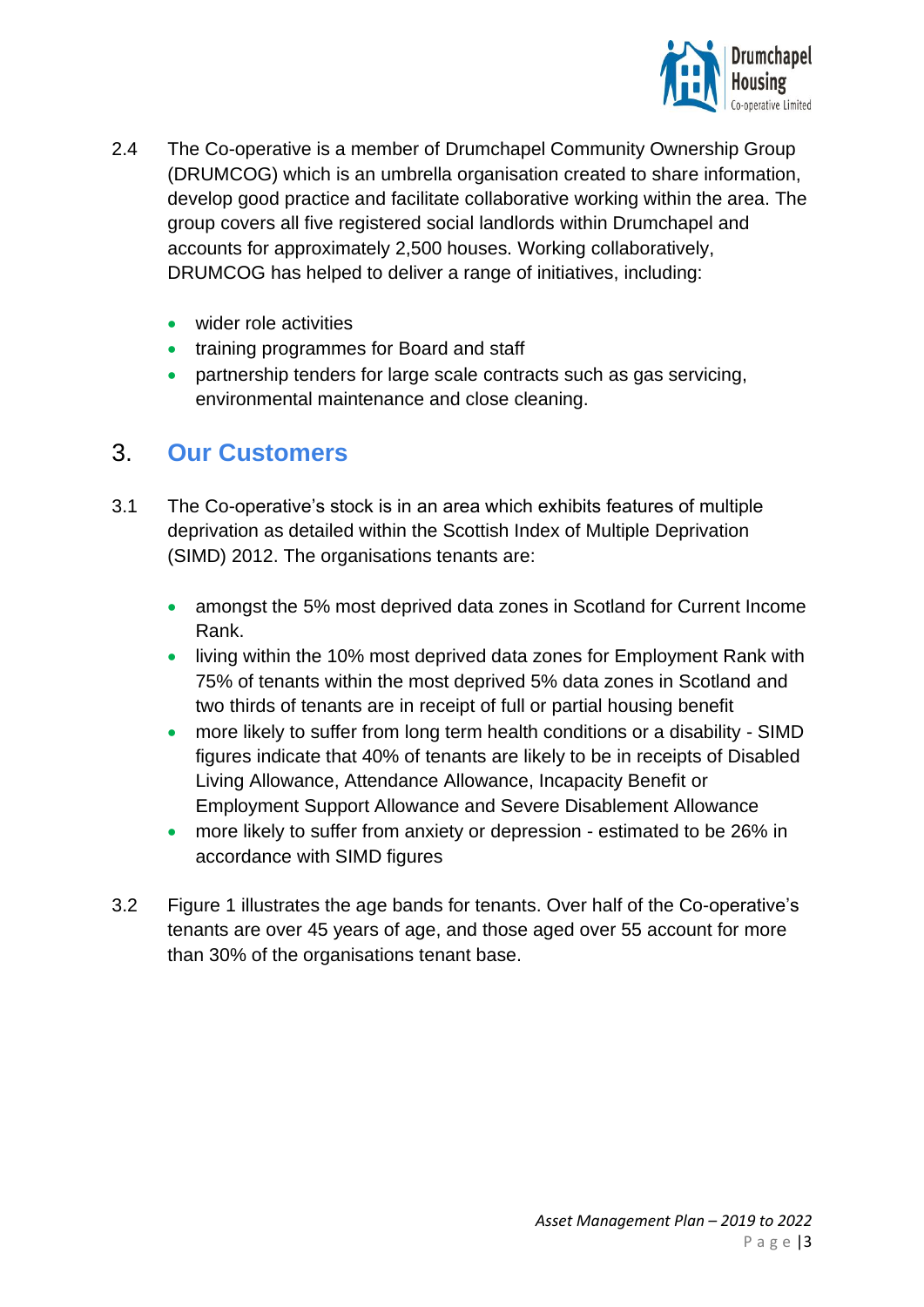

### Figure 1 TENANT AGE PROFILE



3.3 The National Records of Scotland forecasts that Glasgow's population - in line with the rest of Scotland - will become older, with the proportion of over 50 year olds increasing to 37% by 2039. The proportion of 65-74 year olds and over 75's will increase by 42% and 54% respectively over this period as illustrated below:

### Figure 2 POPULATION AGE PROJECTION FOR GLASGOW 2014 -2039



*Asset Management Plan – 2019 to 2022* P a g e |4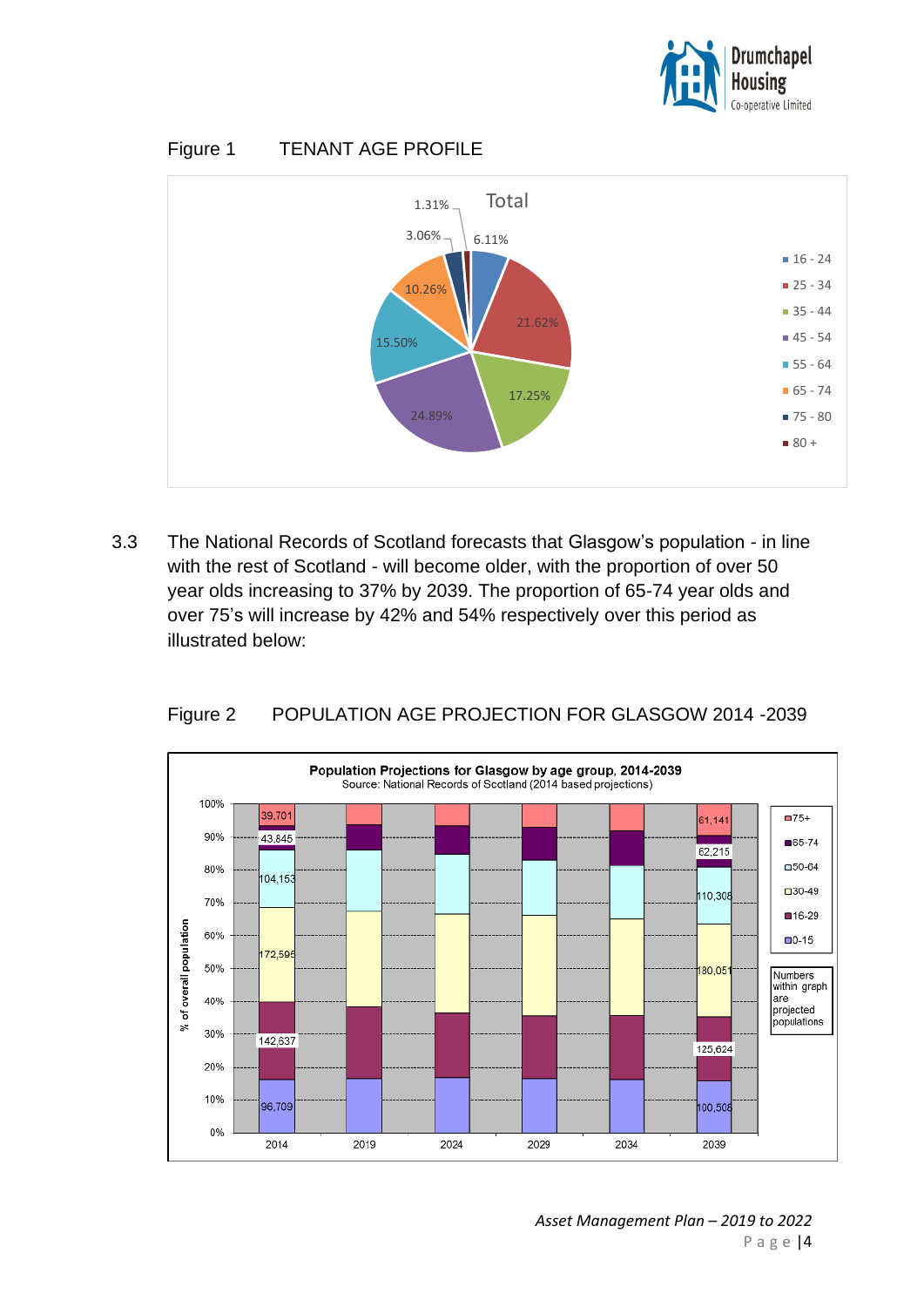

- 3.4 The above demographics highlight some of the challenges facing the organisation. To ensure that the Co-operative's properties meet the changing needs of tenants and their families, the organisation must provide:
	- homes that are affordable and energy efficient
	- suitably adapted accommodation to meet tenants varying needs
	- houses of a type and size that meet tenants' requirements and expectations

## 4. **Customer feedback**

4.1 The Co-operative carries out independent customer satisfaction surveys every 3 years. The last survey was carried out in 2016 and the results are illustrated below:



### Figure 3 SATISFACTION WITH OVERALL SERVICE

### Figure 4 SATISFACTION WITH QUALITY OF HOME



*Asset Management Plan – 2019 to 2022* P a g e |5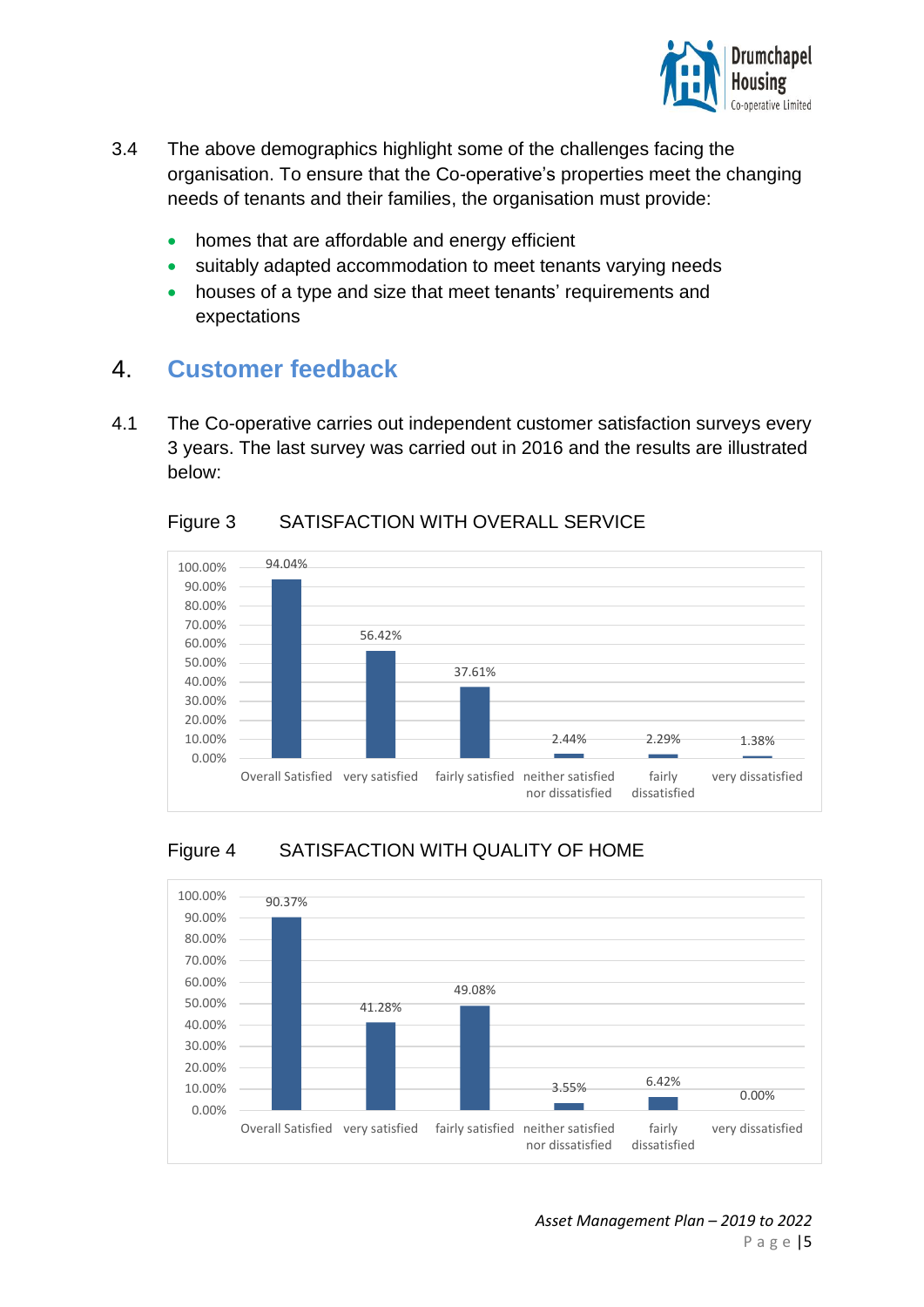

Figure 5 RENTS REPRESENT VALUE FOR MONEY



- 4.2 The results from the survey were largely positive. Satisfaction with the overall service and quality of homes compared favourably when benchmarking against Drumcog partners. There is, however, still scope for improvement and this remains a focus for the organisation.
- 4.3 The percentage of tenants who felt that rent for their property represented good value for money was lower than that of other local housing providers. Through analysis of comments and further consultation, it is apparent that key factors influencing responses were:
	- a perceived lack of investment within the Co-operative's older rehabilitated stock
	- rent levels which are generally higher than those charged by other housing providers within the local area
- 4.4 It is anticipated that planned maintenance activity and limited rent increases (CPI only in 2018/19 and 2019/20) will have improved this position.
- 4.5 Increasing value for money across all services is a key priority. A value for money statement was approved by the Board in January 2018 and updated in January 2019. The statement incorporates a range of actions to:
	- enhance tenant engagement/consultation relating to rents, service charges and investment
	- reduce overheads and operating costs while continuing to deliver high quality services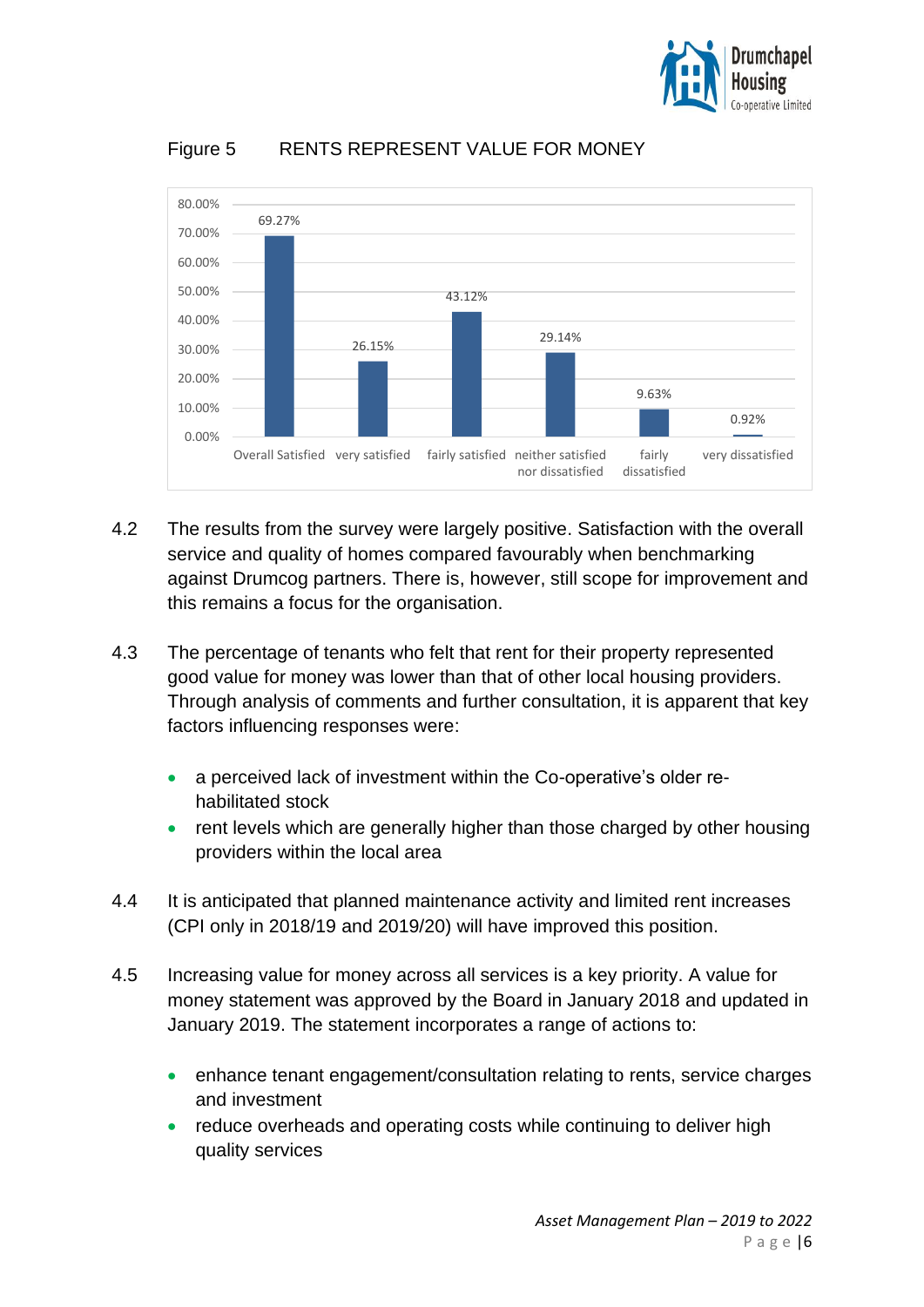

- develop and embrace opportunities for collaborative working and shared services
- 4.6 A further customer satisfaction survey is due to take place in 2019. This will gauge current performance and gather tenants views and priorities to inform service improvements and decision making.
- 4.7 The following feedback was obtained from tenants over the course of 2018/19:



### Figure 6 SATISFACTION WITH NEW HOME

### Figure 7 SATISFACTION WITH REPAIRS AND MAINTENANCE



*Asset Management Plan – 2019 to 2022* Page | 7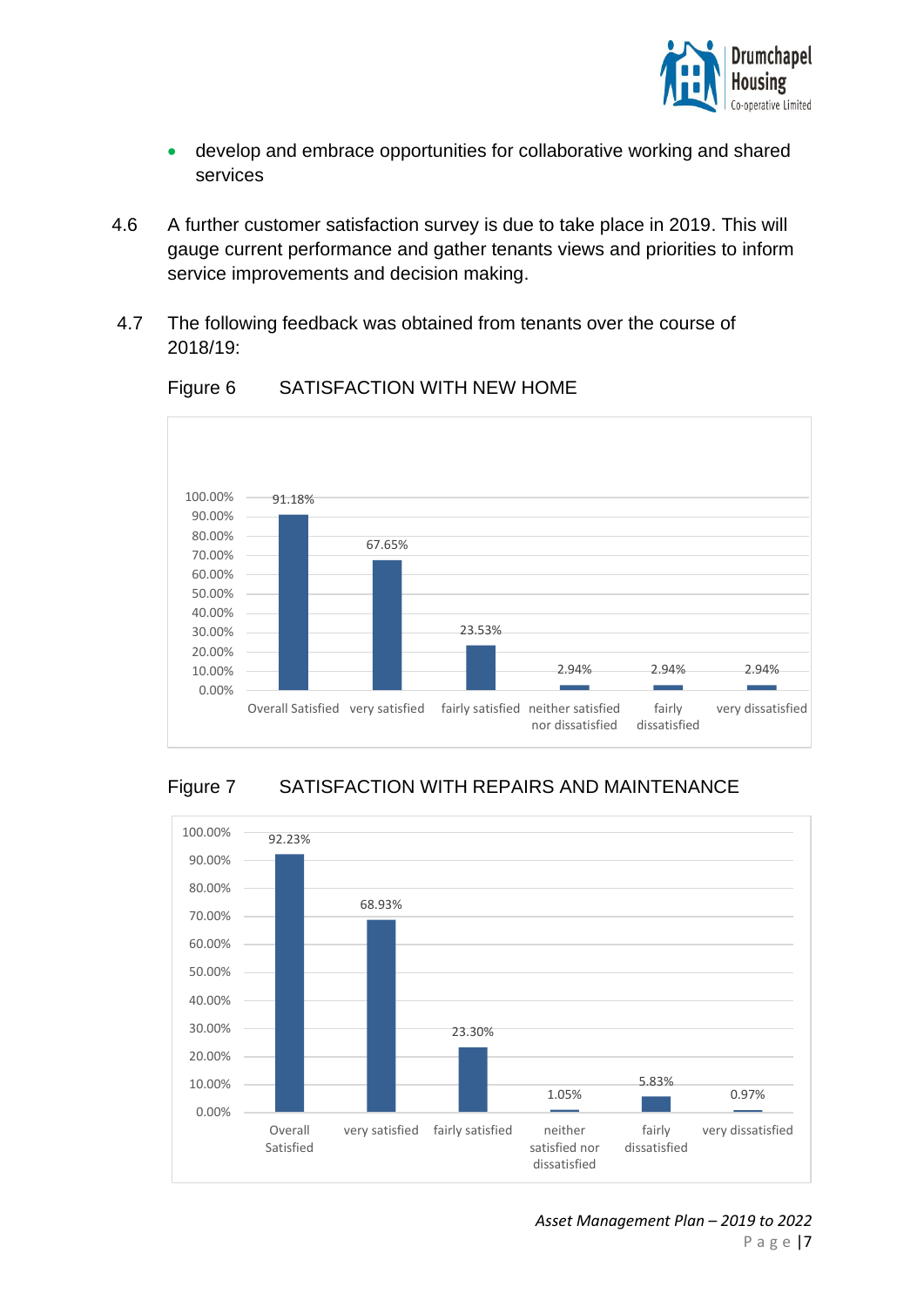

4.8 Performance in both areas has reduced slightly from the previous year, when overall satisfaction was 97.06% and 95.09% respectively. We will focus on this during 2019/20 to identify any underlying causes and help improve our tenant experience.

### 5. **Stock**

- 5.1 The Co-operative has a total stock of 480 residential properties. This comprises 479 self-contained properties, together with a supported accommodation unit, comprising 4 bed spaces and an office. This is currently leased to the Scottish Association for Mental Health (SAMH).
- 5.2 Properties are a mixture of rehabilitated tenements, constructed in the 1950s and new build properties which were developed over several phases from 1999 to 2005.
- 5.3 The rehabilitated stock primarily consists of 3 apartment tenement flats of traditional cavity wall construction with a render finish. In comparison, new build properties are predominately houses of timber frame construction with a mixture of facing brick and render finishes. The new build programme has helped to redress the stock balance with over 30% of the Co-operative's stock now comprising of non-flatted accommodation.
- 5.4 The configuration of the Co-operative's stock is illustrated below:

| <b>Build Type</b> | No  | $\%$ |
|-------------------|-----|------|
| Rehabilitated     | 266 | 55%  |
| <b>New Build</b>  | 214 | 45%  |
| TOTAL             | 480 | 100% |

Table 1 BUILD TYPE (All STOCK)

Table 2 AGE OF STOCK (ALL STOCK)

| Age Band      | No  | %    |
|---------------|-----|------|
| $1945 - 1964$ | 266 | 55%  |
| 1965-1982     |     | 0%   |
| $1983 - 2002$ | 128 | 27%  |
| Post 2002     | 86  | 18%  |
| <b>TOTAL</b>  | 480 | 100% |

Table 3 HOUSE TYPE/SIZE (SELF CONTAINED STOCK ONLY)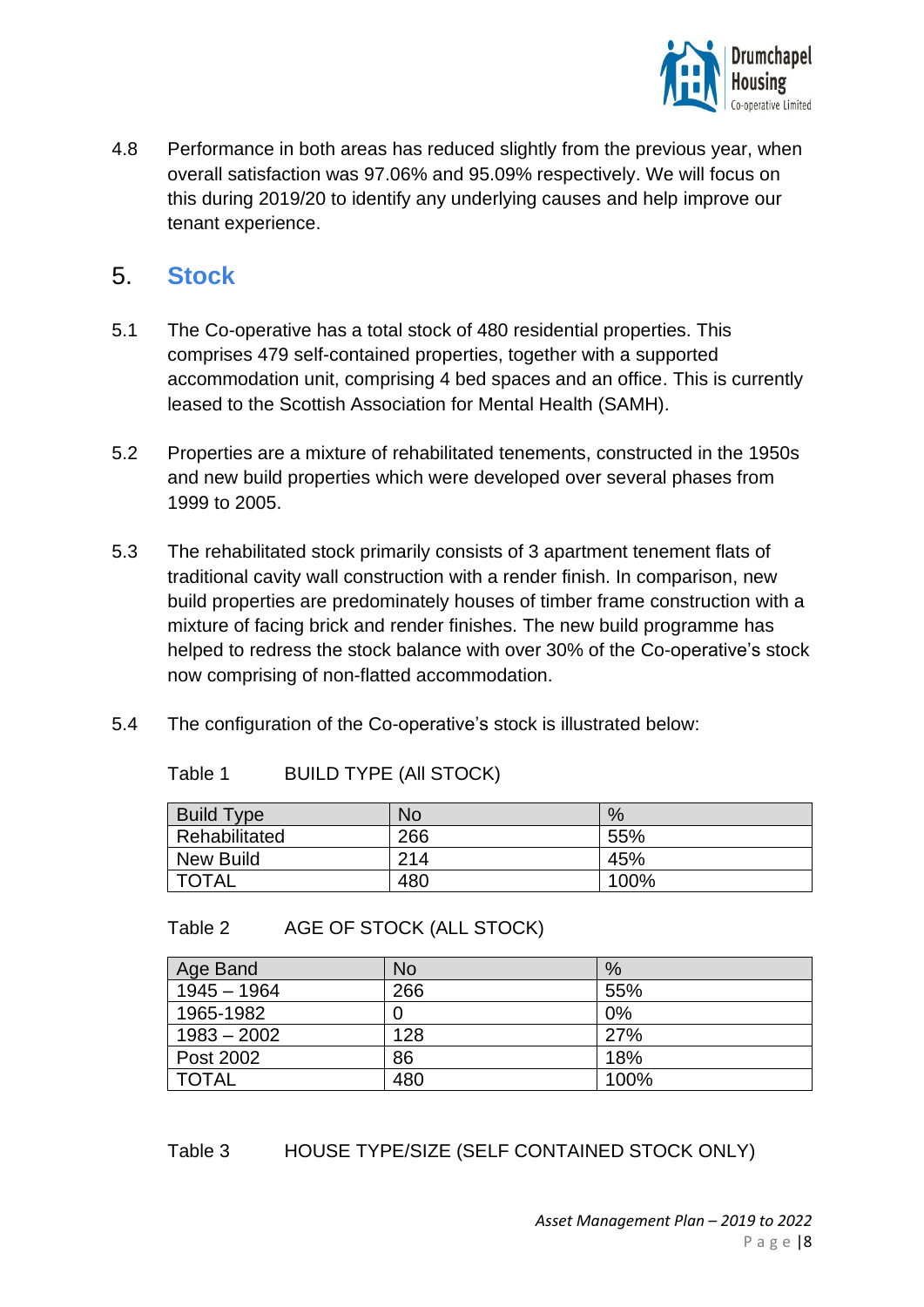

|                      | 2apt | 3 apt          | 4 apt          | $5+$ Apt       | <b>Total</b> | %     |
|----------------------|------|----------------|----------------|----------------|--------------|-------|
| <b>Tenement Flat</b> | 38   | 208            | 22             |                | 269          | 56%   |
| <b>Flats</b>         | 15   | 1              | 1              | $\overline{0}$ | 17           | 4%    |
| Maisonette           | 0    | $\overline{0}$ | $\overline{0}$ |                | 1            | 0%    |
| 4 in a block         | 40   | 8              | $\overline{0}$ | 0              | 48           | 10%   |
| House                | 0    | 46             | 64             | 34             | 144          | 30%   |
| Supported unit       | 0    | $\overline{0}$ | $\overline{0}$ |                | 1            | $0\%$ |
| Total                | 93   | 263            | 87             | 37             | 480          | 100%  |
| $\%$                 | 19%  | 55%            | 18%            | 8%             | 100%         |       |



Figure 8 OVERALL HOUSE SIZE/BUILD TYPE







5.5 The Co-operative's housing stock have been developed over 9 phases and is detailed in Appendix 1.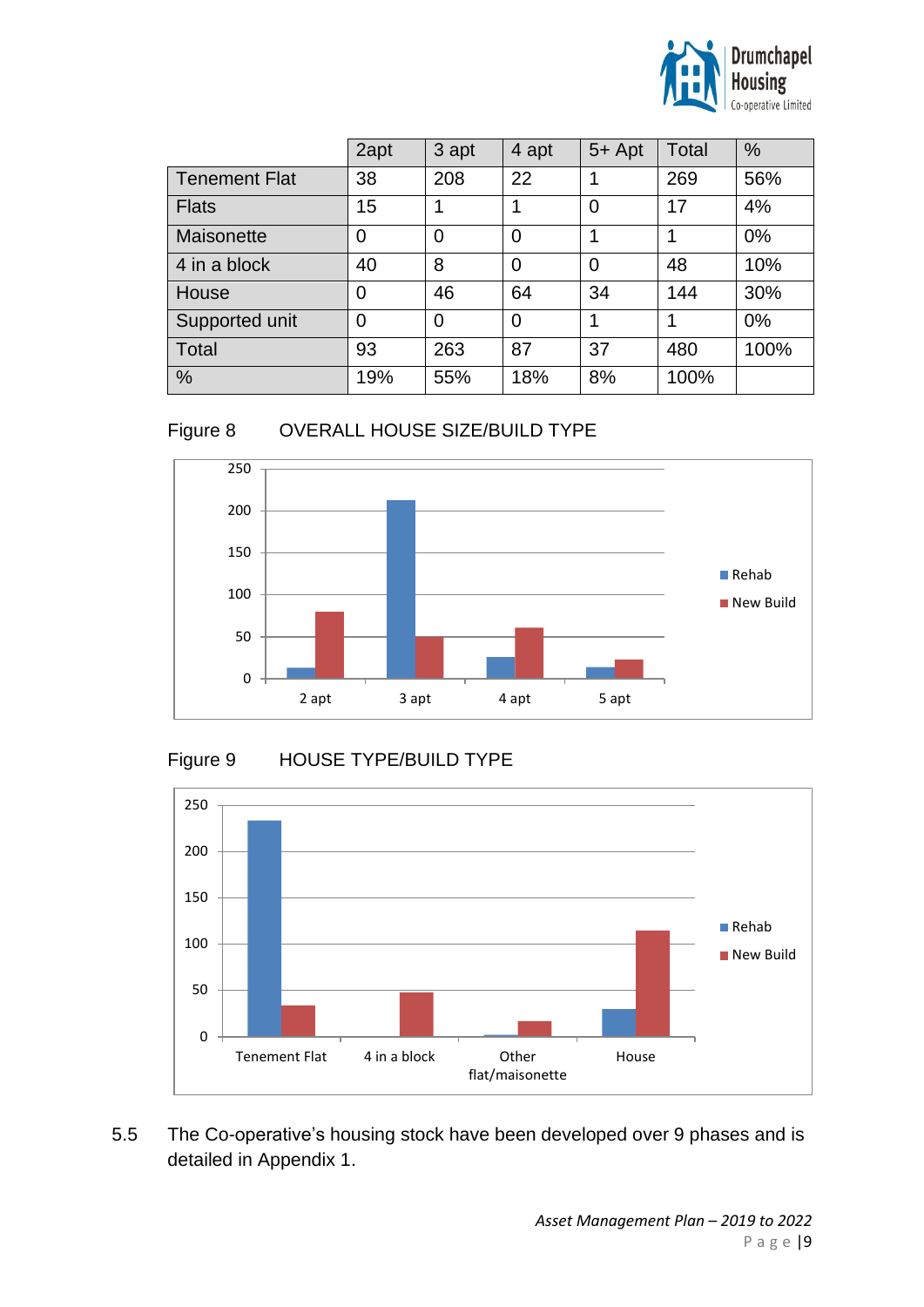

- 5.6 The organisation has its own purpose-built office, located on Kinclaven Avenue which was completed in 2003.
- 5.7 The Co-operative has not carried out any development activity or acquisitions for over a decade. During the six years when the organisation was medium engagement with the Scottish Housing Regulator, the possibility of obtaining development funding was ruled out; however, having moved to low engagement this is now a consideration.
- 5.8 At the annual away day on 31 May 2019, the Board expressed an interest in developing and this was reaffirmed at the Board Meeting on 25 June 2019.
- 5.9 It should be noted, however, that any decision to progress new build development would have to be preceded by an appropriate demand and impact study, together with a scheme appraisal and risk assessment on the specifics of any proposed project.

# 6. **Scottish Housing Quality Standard (SHQS)**

- 6.1 The SHQS was introduced in 2004, establishing a minimum condition standard for social rented housing. In accordance with the standard, all social rented housing in Scotland was required to achieve SHQS compliance by 31st March 2015. The SHQS has 5 housing criteria with 52 elements. To achieve the standard properties must:
	- meet the tolerable standard
	- be free from serious disrepair
	- be energy efficient
	- be equipped with modern facilities and services
	- be healthy, safe and secure
- 6.2 The Co-operative undertakes stock condition surveys every three years, incorporating a 20% representative sample of its stock. The purpose of the surveys is to:
	- assess stock compliance against the SHQS and EESSH
	- assess the performance of components against their anticipated life cycles
	- provide 30-year component replacement data and cost modelling to inform planned maintenance programmes and investment assumptions for business planning purposes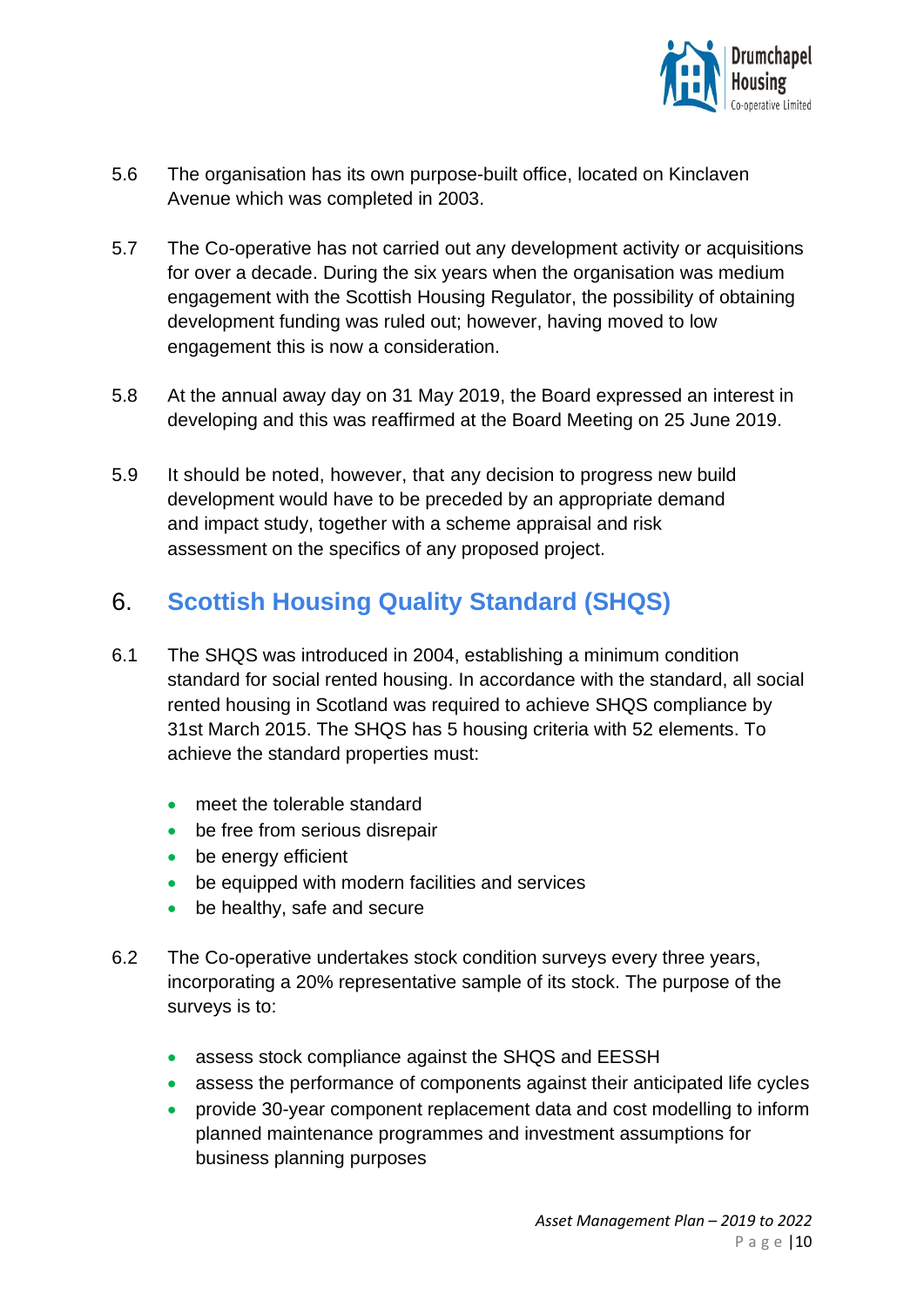![](_page_11_Picture_0.jpeg)

- 6.3 Stock condition surveys were carried out by David Adamson and Partners in 2012, 2015 and 2018, providing stock condition data for 75% of the Cooperative's stock. To improve management information and reduce the organisations reliance on cloned data, a further survey was carried out in March 2019. This focused on gaps in previous surveys and increased 'full survey' coverage to 92% of stock. In addition, 100% of properties have now been surveyed externally.
- 6.4 Survey data has determined that the Co-operative is 97.9% compliant with SHQS and expenditure of circa £15.5 million (before inflation and real cost increases) is required over 30 years to ensure continued compliance. Two properties are exempt from SHQS due to their layout and the exceptional costs associated with reconfiguration. Eight properties failed on one criterion and these will be brought up to the standard during 2019/20.
- 6.5 The multiple occupancy unit is not included within the SHQS assessment as the compliance requirement only relates to self-contained properties.
- 6.6 Information relating to assets and their performance is currently stored on a combination of systems and spreadsheets - systems include REAL Asset Management (RAM) and the organisations housing management system SDM. The organisation recognises the importance of retaining accurate and accessible information and will review how this is managed as part of this plan.

# 7. **Energy efficiency**

- 7.1 The Co-operative's stock is currently 98.7% compliant with the Energy Efficiency Standard for Social Housing (EESSH). Six properties do not meet the current standard, due to the form and age of heating systems installed. These will be targeted for heating replacement during 2019/20 to ensure compliance by December 2020.
- 7.2 Energy efficiency surveys were included within recent stock condition surveys and the Co-operative now possesses energy performance certificates (EPC's) for 98% of its properties. This has improved the accuracy of information and reduced the organisations reliance on cloned data.
- 7.3 Energy ratings for stock are as follows:
	- A Rated 0%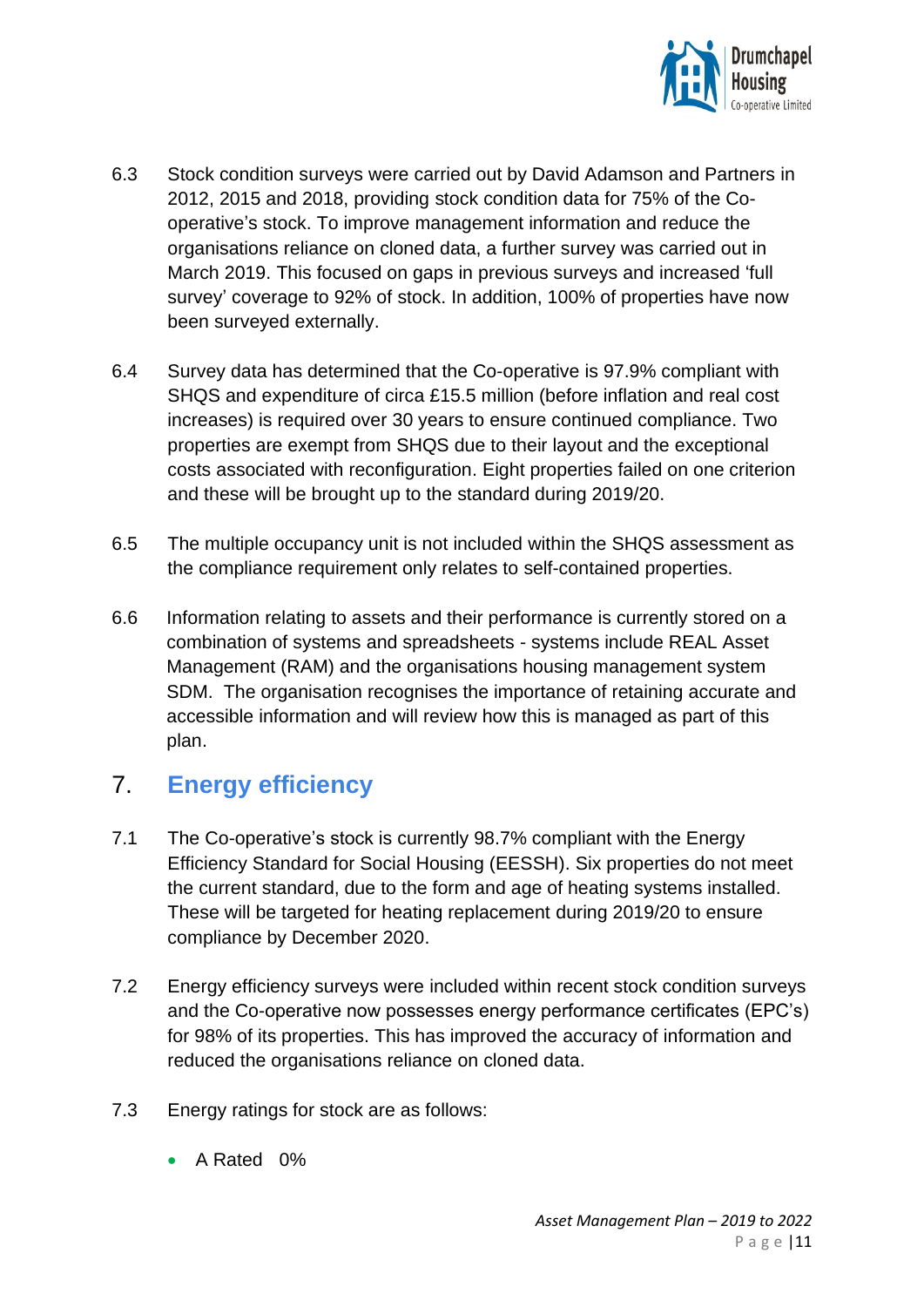![](_page_12_Picture_0.jpeg)

- B Rated 5.1%
- C Rated 94.5%
- D Rated 0.2%
- $\bullet$  E Rated 0.2%
- 7.4 Looking forwards, the Co-operative will need to plan towards achieving the ambitious targets and milestones incorporated within EESSH2. The requirements of EESSH2 are still to be determined; however, are anticipated to include:
	- minimum energy standards for homes let by 2025
	- the introduction air quality and environmental factors
	- maximising the number of social rented homes meeting an EPC B by 2032
- 7.5 Consultation on EESSH2 was carried out in 2018 and the table below shows the proposed measures and trajectory which formed part of the consultation.

| 2020                                                                                                   | 2025                                                                                                                                                                                                                                                                                                                                                                        | 2032                                                                    | 2040                                                                                                                                                        |
|--------------------------------------------------------------------------------------------------------|-----------------------------------------------------------------------------------------------------------------------------------------------------------------------------------------------------------------------------------------------------------------------------------------------------------------------------------------------------------------------------|-------------------------------------------------------------------------|-------------------------------------------------------------------------------------------------------------------------------------------------------------|
| Social housing<br>to meet<br><b>EESSH 2020</b><br>milestone<br>(subject to<br>temporary<br>exemptions) | Review progress<br>towards EESSH2<br>2032 milestone.<br>Consider introduction<br>of additional<br>requirements around<br>air quality and<br>environmental impact.<br>No social housing to<br>be below EPC Band D<br>(subject to temporary<br>exemptions)<br>As far as possible, all<br>hard-to-treat<br>properties in rural and<br>off-gas areas meet the<br>2020 milestone | Maximise<br>attainment of<br><b>EPC Band B</b><br>for social<br>housing | Poor energy<br>efficiency<br>removed as a<br>driver for fuel<br>poverty<br>All social housing<br>is carbon neutral,<br>as far as<br>reasonably<br>practical |

Table 4 EESSH2: PROPOSED TRAJECTORY

7.6 The steps to achieve this will require careful consideration to ensure that tenants receive value for money as social housing moves towards a carbon neutral future.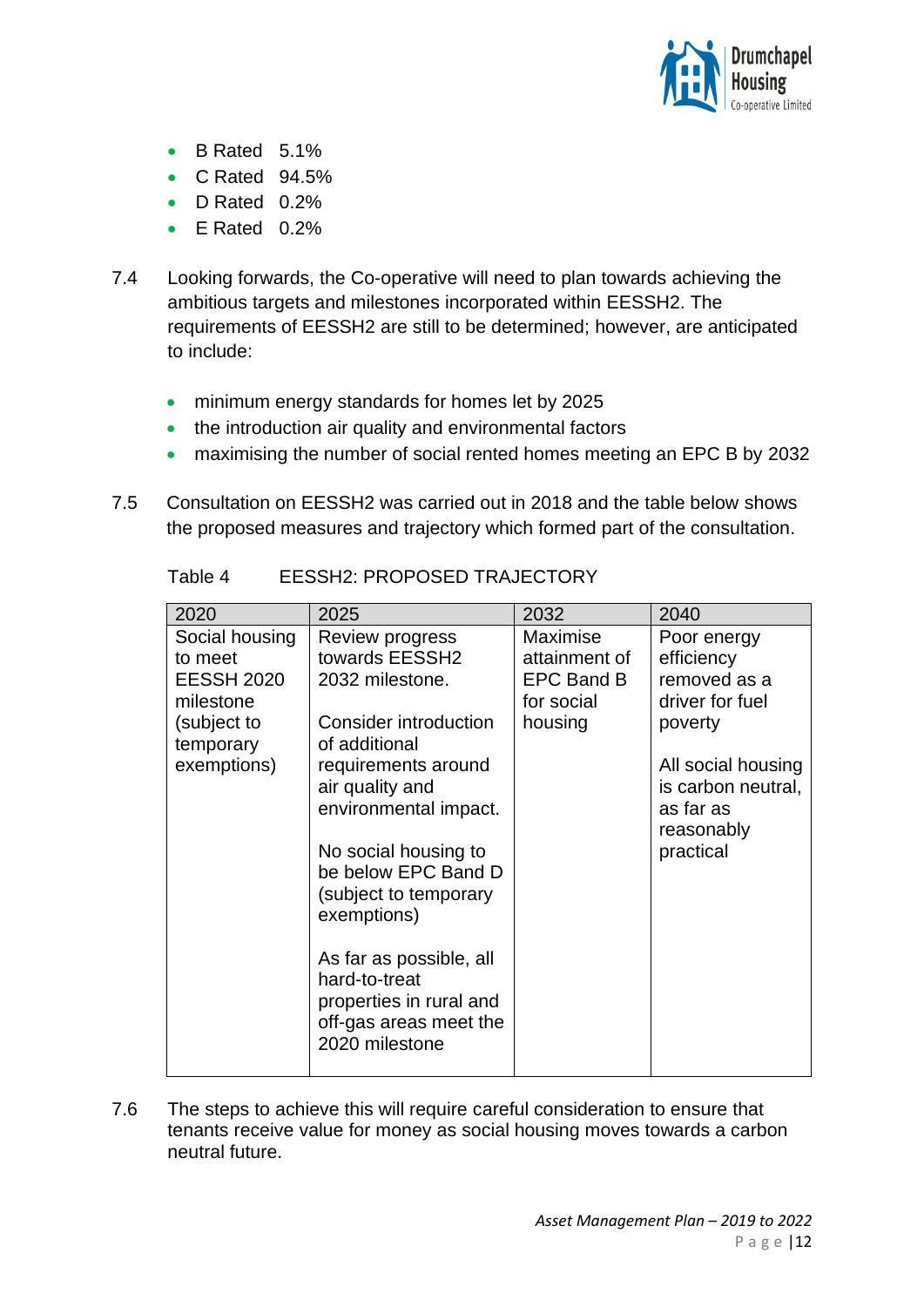![](_page_13_Picture_0.jpeg)

## 8. **Environmental management**

- 8.1 To ensure neighbourhoods are effectively managed and impact positively on tenant satisfaction, demand and sustainability, the Co-operative carries out a robust programme of environmental maintenance. This includes maintenance of open spaces, close cleaning and a bulk presentation service. An in-house caretaking/handyman service supplements these activities, focusing on tenants' priorities to improve the environment.
- 8.2 Tenant satisfaction with the management of neighbourhoods is 93.58% and compares favourably with the Scottish average for housing associations which was 89.29% in 2017/18.
- 8.3 Bin areas within the rehabilitated stock were not designed to accommodate modern re-cycling arrangements and as such, alterations will be required within the near future.

### 9. **Asset investment**

9.1 The Co-operative plans to invest £2,816,979 on its assets over the period of the plan as summarised in Table 4 below

### Table 5 SUMMARY OF ANTICIPATED EXPENDITURE

| <b>Works Programme</b>                                            | 2019/20  | 2020/21  | 2021/22  | Total      |
|-------------------------------------------------------------------|----------|----------|----------|------------|
| <b>Reactive Repairs</b><br>(including general<br>repairs & voids) | £201,912 | £207,995 | £213,216 | £623,123   |
| <b>Cyclical Maintenance</b>                                       | £235,447 | £220,371 | £229,521 | £685,339   |
| <b>Planned Maintenance</b><br>(non-capital)                       | £159,075 | £108,035 | £131,453 | £398,563   |
| <b>Planned Maintenance</b><br>(Capital)                           | £342,441 | £381,506 | £386,007 | £1,109,954 |
| <b>TOTAL</b>                                                      | £938,875 | £917,907 | £960,197 | £2,816,979 |

9.2 The planned maintenance element has been developed from stock condition information and costs provided by David Adamson and Partners in 2019.

## 10. **Reactive maintenance**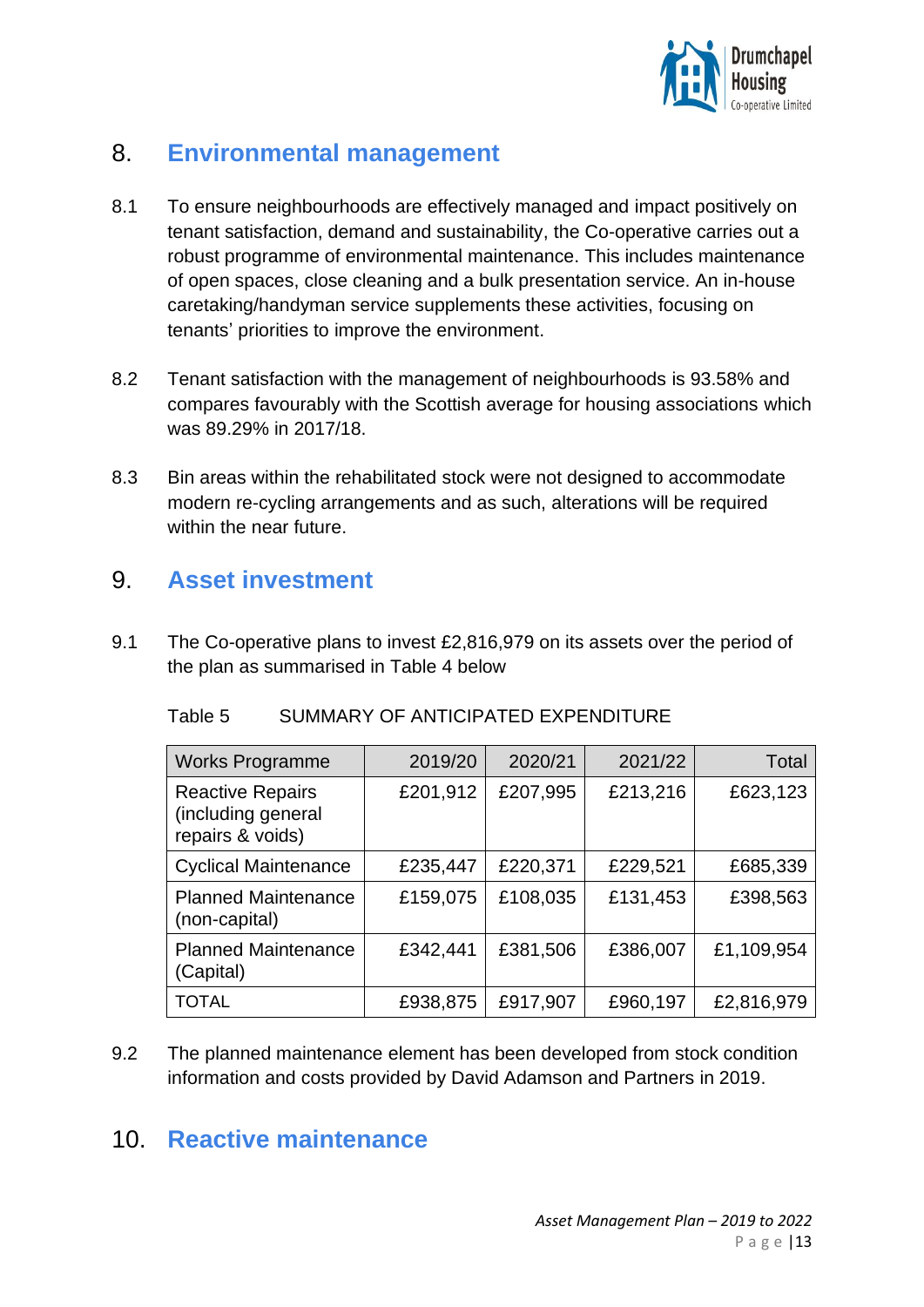![](_page_14_Picture_0.jpeg)

10.1 The table below outlines the Co-operative's categories and targets for reactive repair work.

| Table 6 |  | <b>REACTIVE REPAIR DESCRIPTIONS</b> |
|---------|--|-------------------------------------|
|         |  |                                     |

| Category of<br>reactive<br>repair | Target<br><b>Timescale</b>              | <b>Brief Description</b>                                                                                                                                                                                                                                          |
|-----------------------------------|-----------------------------------------|-------------------------------------------------------------------------------------------------------------------------------------------------------------------------------------------------------------------------------------------------------------------|
| Emergency                         | Made safe<br>within 4 hours             | These are problems which put at risk the<br>health, safety or security of the tenant, or<br>when a delay could result in significant<br>damage to property. An out of hours<br>emergency service is in operation for<br>tenants.                                  |
| Urgent                            | Complete<br>within two<br>working days  | These are problems that cause a loss of<br>facility to the tenant or could cause<br>deterioration to structure, fabric, fixtures,<br>fittings, appliances or services to a<br>building.                                                                           |
| Routine                           | Complete<br>within five<br>working days | These are problems that can be deferred<br>without serious inconvenience to the<br>tenant and without any further adverse<br>effects on the property.                                                                                                             |
| <b>Right to</b><br>Repair         | Per legislation                         | In line with the Housing (Scotland) Act<br>2001, the Co-operative operates a 'right to<br>repair' scheme within the existing repair<br>and response times. This gives tenants<br>the right to have certain small repairs<br>carried out within a given timescale. |

- 10.2 Key performance indicators for reactive maintenance are submitted annually to the Scottish Housing Regulator and reported to tenants via an annual report card. Key performance for 2018/19 includes:
	- Average time to complete emergency repairs. This increased slightly from 2.10 hours the previous year to 2.12 hours. In comparison, the Scottish average for 2017/18 was 2.49 hours.
	- Average time to complete non-emergency repairs. This increased slightly from 2.03 days the previous year to 2.12 days. In comparison, the Scottish average for 2017/18 was 4.74 days.
	- Percentage of reactive repairs completed right first time. This improved slightly from 99.33 the previous year to 99.61%. In comparison, the Scottish average for 2017/18 was 95.16%.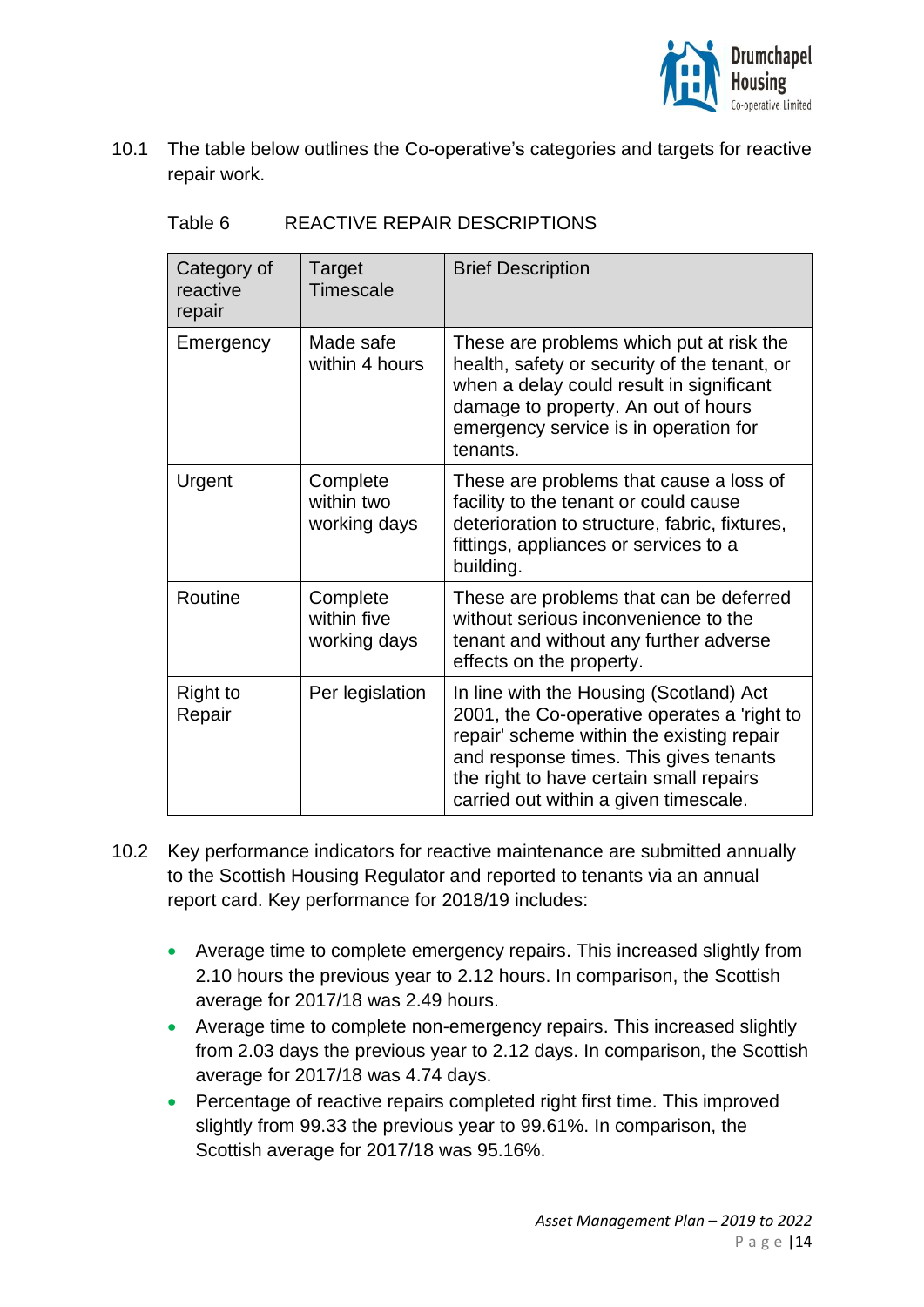![](_page_15_Picture_0.jpeg)

- 10.3 As part of a DRUMCOG initiative, the Co-operative entered a framework agreement for reactive maintenance in April 2017. This increased the number of local contractors who carry out work for the Co-operative, improving opportunities for local businesses and the wider community. The framework has now entered its third year and despite a slight reduction in some areas of performance, overall performance continues to be excellent and is considerably higher than the Scottish average. Reactive maintenance costs have also reduced in 2018/19 by almost 9%.
- 10.4 To enhance reporting, the Co-operative appointed a consultant to develop a suite of be-spoke performance reports. This has improved reporting on an individual contractor basis in relation to job type, frequency and cost, helping to ensure that tenants receive high quality services that represent value for money.
- 10.5 Reactive maintenance, including void works incur an annual expenditure of circa £200,000 and through effective programmes of cyclical and planned maintenance, reactive costs should remain relatively constant.

# 11. **Cyclical maintenance**

11.1 A programme of cyclical maintenance takes place annually to ensure the safety of tenants, preservation of building components and the provision of clean, attractive environments. The Cyclical Maintenance budget for the period of this plan is detailed below:

| Year    | Expenditure |
|---------|-------------|
| 2019/20 | £235,447    |
| 2020/21 | £220,371    |
| 2021/22 | £229,521    |
| Total   | £685,339    |

- 11.2 Elements of the cyclical programme include:
	- Gas servicing and maintenance
	- External paintwork
	- Ground maintenance
	- Gutter cleaning
	- Stair lighting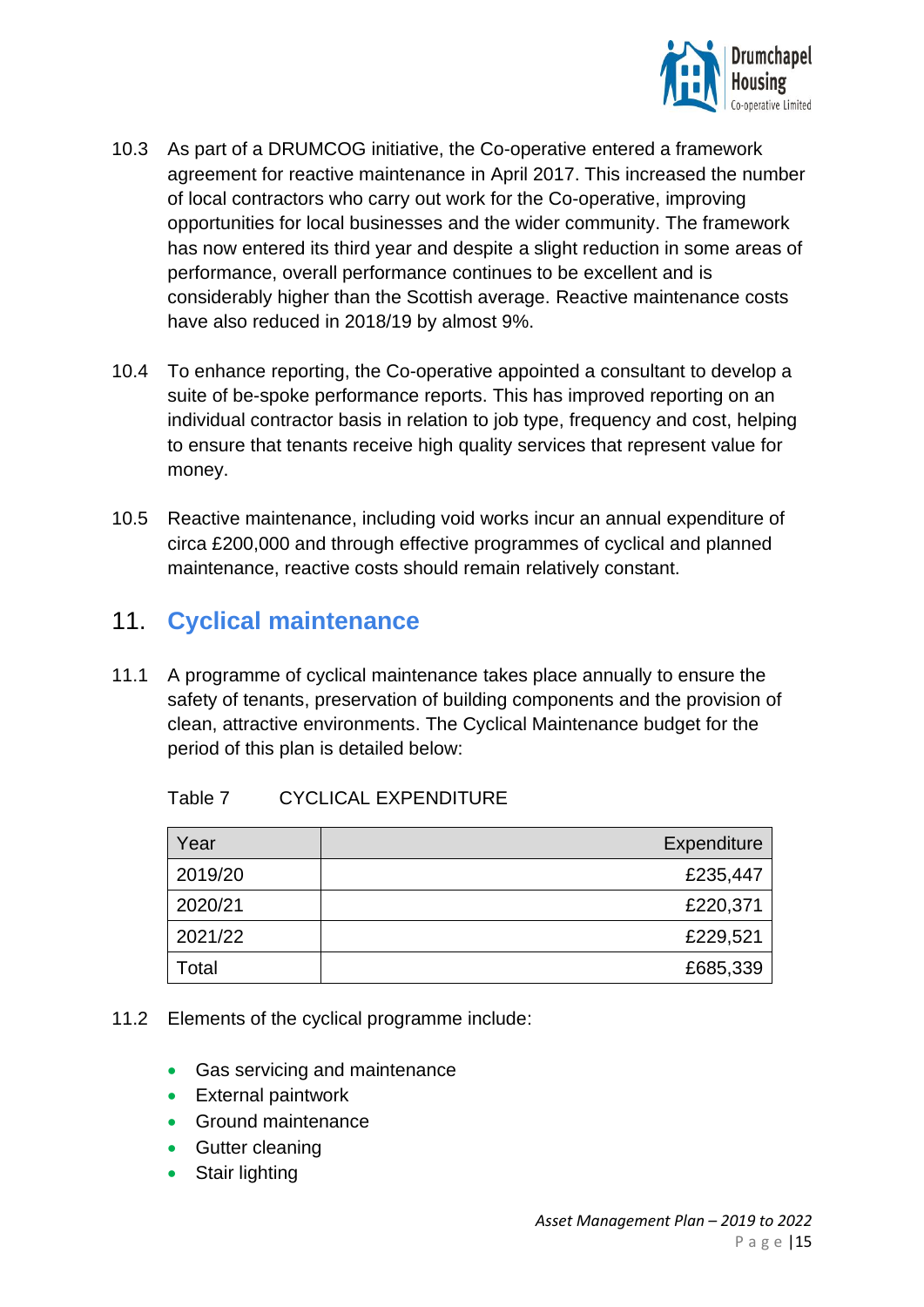![](_page_16_Picture_0.jpeg)

- Legionella inspections and prevention measures
- Roof anchor inspections
- CO alarms/smoke detectors
- Electrical safety surveys
- Asbestos surveys
- 11.3 Gas servicing and maintenance is a key element of the cyclical programme. The Co-operative carries out servicing of all gas appliances on an annual basis to ensure the safety of tenants and compliance with legislation. Independent quality audits are also carried out on a 5% sample of gas properties to ensure that relevant standards are achieved.
- 11.4 The Co-operative has a robust system to ensure gas appliances are serviced timeously and works collaboratively with our contractor, City Building, to ensure that legislative requirements are met. In 2018/19 gas safety checks were carried out to all appliances within the anniversary of their previous inspection.
- 11.5 The Co-operative has progressed the removal of cold-water storage tanks in favour of a direct cold-water supply and only a small number of tanks remain. This will continue over the next year, to reduce the risk of legionella and eliminate costs associated with annual inspections and treatment of tanks.
- 11.6 The Co-operative maintains an asbestos register, informed from periodic sampling of its older rehabilitated properties. To date, four surveys have resulted in asbestos being detected and all incidents have related to remnants of asbestos contained within bitumen floor tiles. These are considered low risk and have been removed or encapsulated in accordance with surveyors' recommendations.
- 11.7 The Co-operative will continue to expand its register by conducting full, disruptive surveys within voids and within habitable properties during major works.

# 12. **Planned maintenance**

- 12.1 Planned maintenance relates to the programmed replacement of component parts of a building. All building components have an estimated lifespan and individual condition is verified during stock condition surveys. Examples of component life spans are as follows:
	- gas heating boilers 15 Years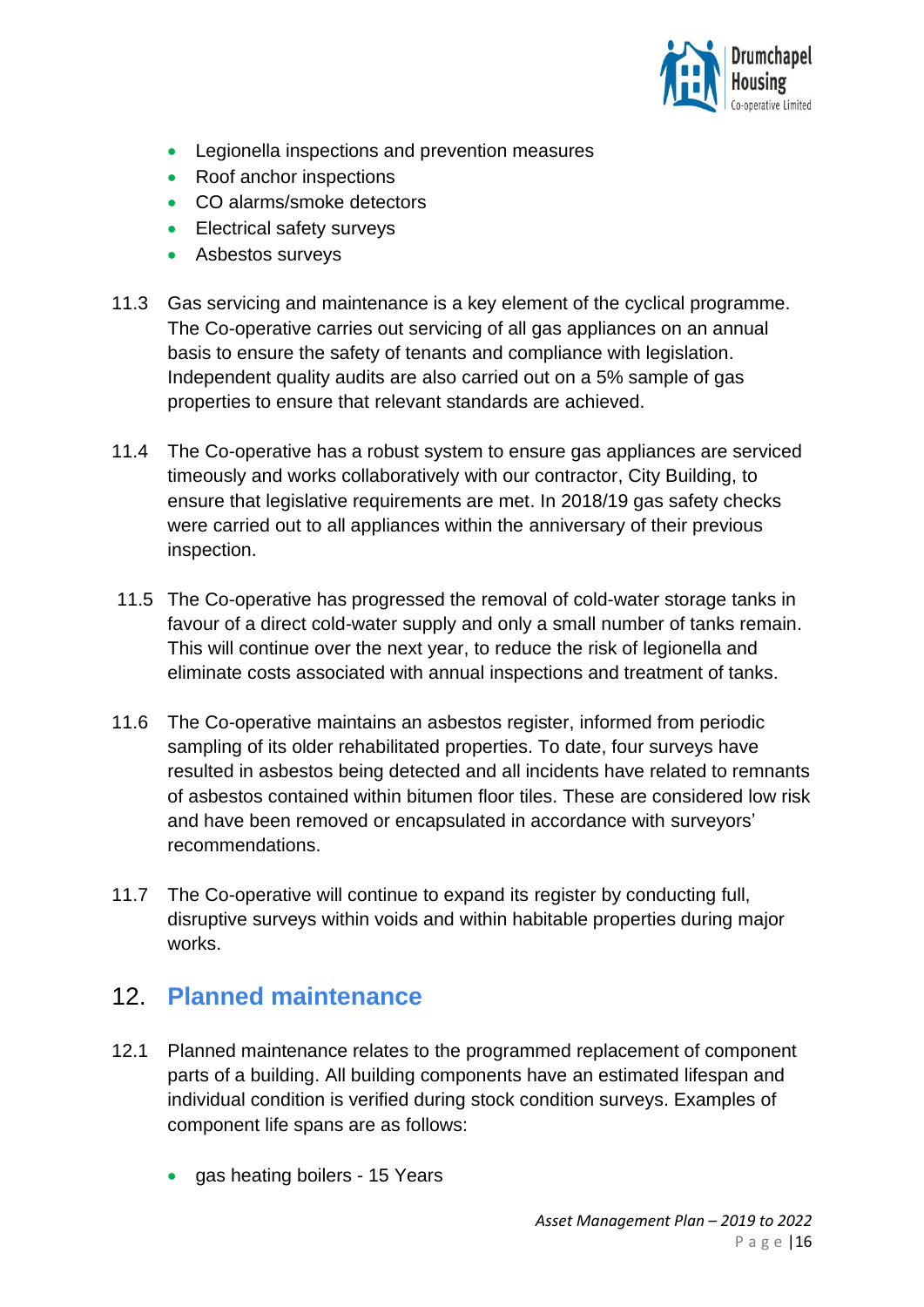![](_page_17_Picture_0.jpeg)

- gas heating radiators 30 Years
- kitchen units 20 Years
- bathroom sanitary ware 25 Years
- windows 25 Years
- 12.2 The stock condition information provided by David Adamson and Partners has resulted in a detailed programme for component replacement, together with cost projections for the next 30-years. This information is used by the Cooperative's financial services provider, FMD Financial Services Ltd. to update the Business Plan. Life cycle costs were reviewed in 2019 and expenditure on planned maintenance over the next 30 years is estimate at £15.5 million (before inflation and real cost increases).
- 12.3 The Co-operative intends to invest £1,109,954 on planned maintenance over the period of this plan as illustrated in the tables below:

| Planned (Capital)<br>Programme | 2019/20  | 2020/21  | 2021/22  | Total      |
|--------------------------------|----------|----------|----------|------------|
| Window                         | £127,806 | £118,401 | £115,568 | £361,775   |
| <b>Bathrooms</b>               | £133,900 | £102,845 | £103,414 | £340,159   |
| <b>Kitchens</b>                | £47,557  | £85,176  | £96,547  | £229,280   |
| <b>Boilers</b>                 | £18,432  | £75,084  | £69,347  | £162,863   |
| <b>Gas Heating</b>             | £14,746  | £0       | £0       | £14,746    |
| <b>TOTAL</b>                   | £342,441 | £381,506 | £386,007 | £1,109,954 |

Table 8 PLANNED PROGRAMME – EXPENDITURE

- 12.4 Works will also take place over the next 18 months to upgrade fire detection systems to comply with revised legislation.
- 12.5 The Co-operative's procurement policy was reviewed in October 2017 to take account of changes in legislation and best practice.
- 12.6 To benefit from economies of scale, increased efficiency and enhanced value for money, the Co-operative will continue to seek opportunities to procure supplies, services and works in partnership with DRUMCOG and or other registered social landlords. The following collaborative procurements are currently in place or in progress:
	- Gas maintenance and servicing
	- Open space maintenance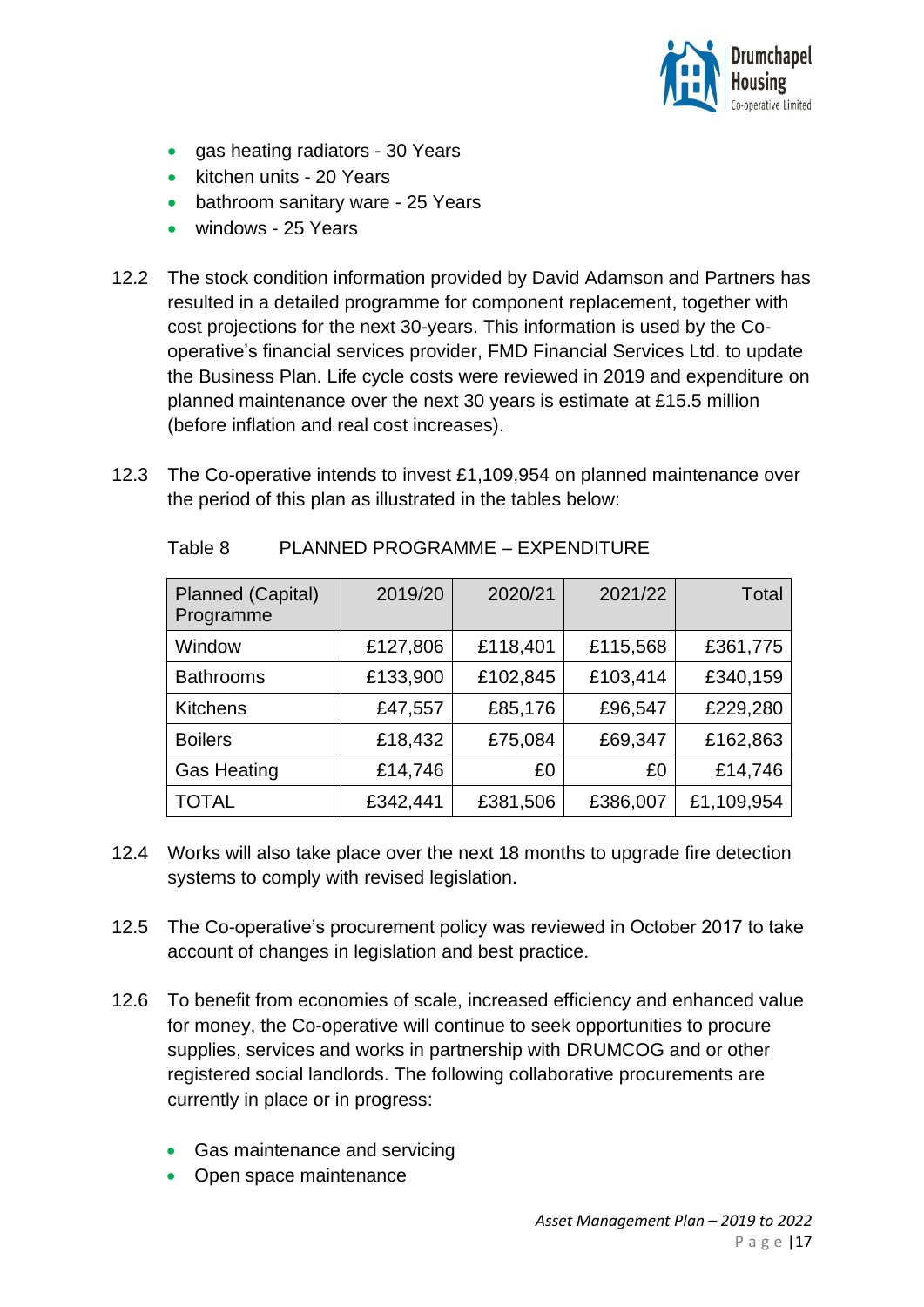![](_page_18_Picture_0.jpeg)

- Close cleaning and environmental services
- Cyclical painterwork in progress
- 12.7 To realise improved value for money the Co-operative is examining procurement opportunities via public frameworks and dynamic purchasing systems. The organisation joined the Scottish Procurement Alliance in May 2019 and is currently examining several other frameworks.

## 13. **Adaptations**

- 13.1 The Co-operative endeavours to support tenants in their own homes when affected by age, illness, disability or deteriorating health. To accommodate this, the organisation is allocated funding by Glasgow City Council to carry out major adaptations. Funding has typically been circa £25,000 per annum; however, this was increased to £30,000 in 2019/20 due to increased demand for this service. In addition, the organisation has committed £5,000 to selffund further adaptations and will also consider utilising reactive maintenance underspends, where necessary, to meet tenants needs.
- 13.2 Over the course of 2018/19 the Co-operative received 15 requests for adaptations and completed them within an average time of 22.6 days.

# 14. **Void analysis**

- 14.1 Prior to 2014 the Co-operative's void performance was a cause for concern. A void improvement plan was subsequently implemented, embracing best practice and developing partner arrangements with support agencies.
- 14.2 The revised practices have transformed performance in this area as illustrated in the tables and figures below:

| Measure               | 2014/15 | 2015/16 | 2016/17 | 2017/18 | 2018/19 |
|-----------------------|---------|---------|---------|---------|---------|
| Number of             | 42      | 36      | 36      | 42      | 30      |
| Voids                 |         |         |         |         |         |
| Average relet         | 25      | 7.33    | 10.64   | 6.24    | 8.12    |
| time (days)           |         |         |         |         |         |
| <b>Lettable Stock</b> | 457     | 454     | 457     | 460     | 460     |
|                       |         |         |         |         |         |
| % Stock               | 9.2%    | 7.9%    | 7.9%    | 9.1%    | 6.52%   |
| Turnover              |         |         |         |         |         |
| <b>Rental Loss</b>    | £11,061 | £3,417  | £3,757  | £2,908  | £3,170  |

| Table 9: | <b>VOID PERFORMANCE</b> |
|----------|-------------------------|
|----------|-------------------------|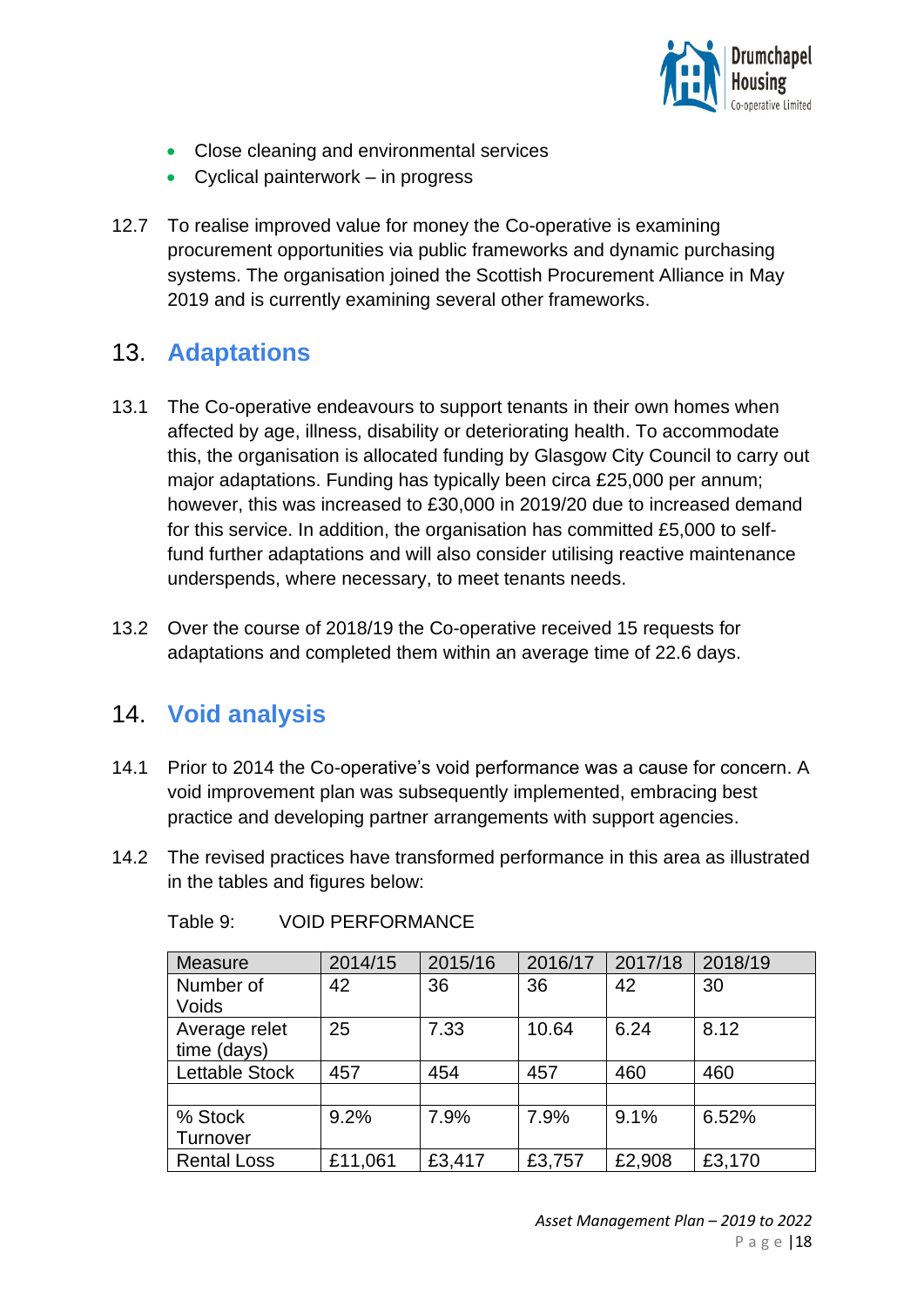![](_page_19_Picture_0.jpeg)

| $\frac{1}{6}$ Rental Loss $\frac{1}{6}$ 0.75% | $ 0.18\%$ | $\vert 0.20\% \vert 0.15\% \vert 0.16\% \vert$ |  |
|-----------------------------------------------|-----------|------------------------------------------------|--|
|                                               |           |                                                |  |

### Figure 10 VOID RENTAL DAY LOSS PER YEAR 2014/15-2018/19

![](_page_19_Figure_3.jpeg)

![](_page_19_Figure_4.jpeg)

![](_page_19_Figure_5.jpeg)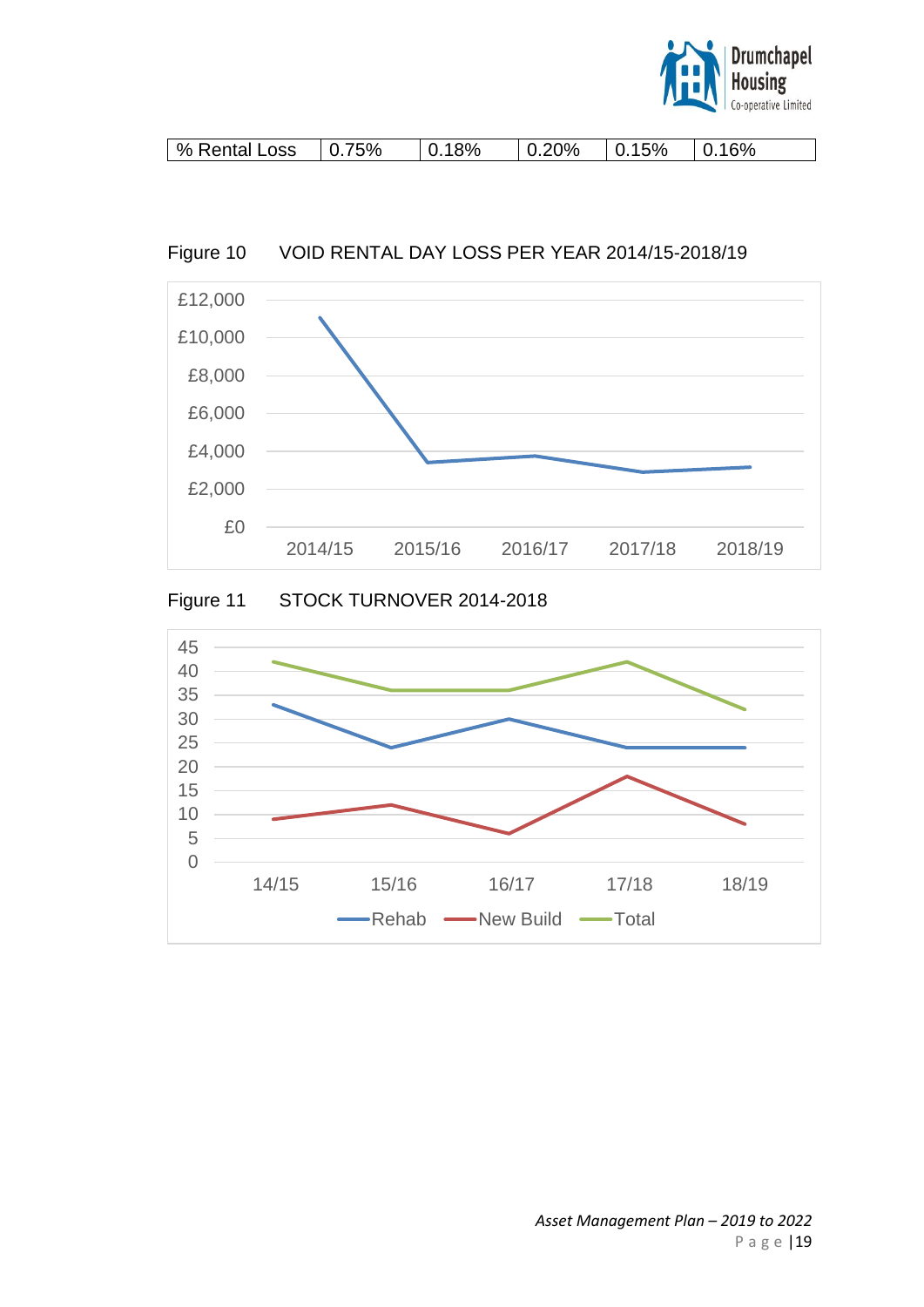![](_page_20_Picture_0.jpeg)

Figure 12 PERCENTAGE TURNOVER BY PROPERTY TYPE 2018/19

![](_page_20_Figure_2.jpeg)

- 14.3 The number of voids per annum has reduced over this period, particularly within the rehabilitated stock, as illustrated in Figure 11. Figure 12 highlights variations in turnover between build and property types and shows that tenement flats are more likely to become void. Despite this, properties continue to be allocated quickly with minimal rent loss as illustrated in table 9 and figure 10.
- 14.4 The organisation also collects information on termination reasons, via exit surveys to identify trends and establish if other measures can be taken to reduce turnover.

### 15. **Demand**

- 15.1 The Co-operative operates a choice-based lettings/allocations policy, which allows applicants to express an interest in properties that become available. This provides a realistic picture of demand, eliminating speculative applications which are sometimes associated with waiting lists.
- 15.2 Table 10 below shows properties let during 2018/2019 by apartment size and type, and figure 13 illustrates the corresponding registrations of interest.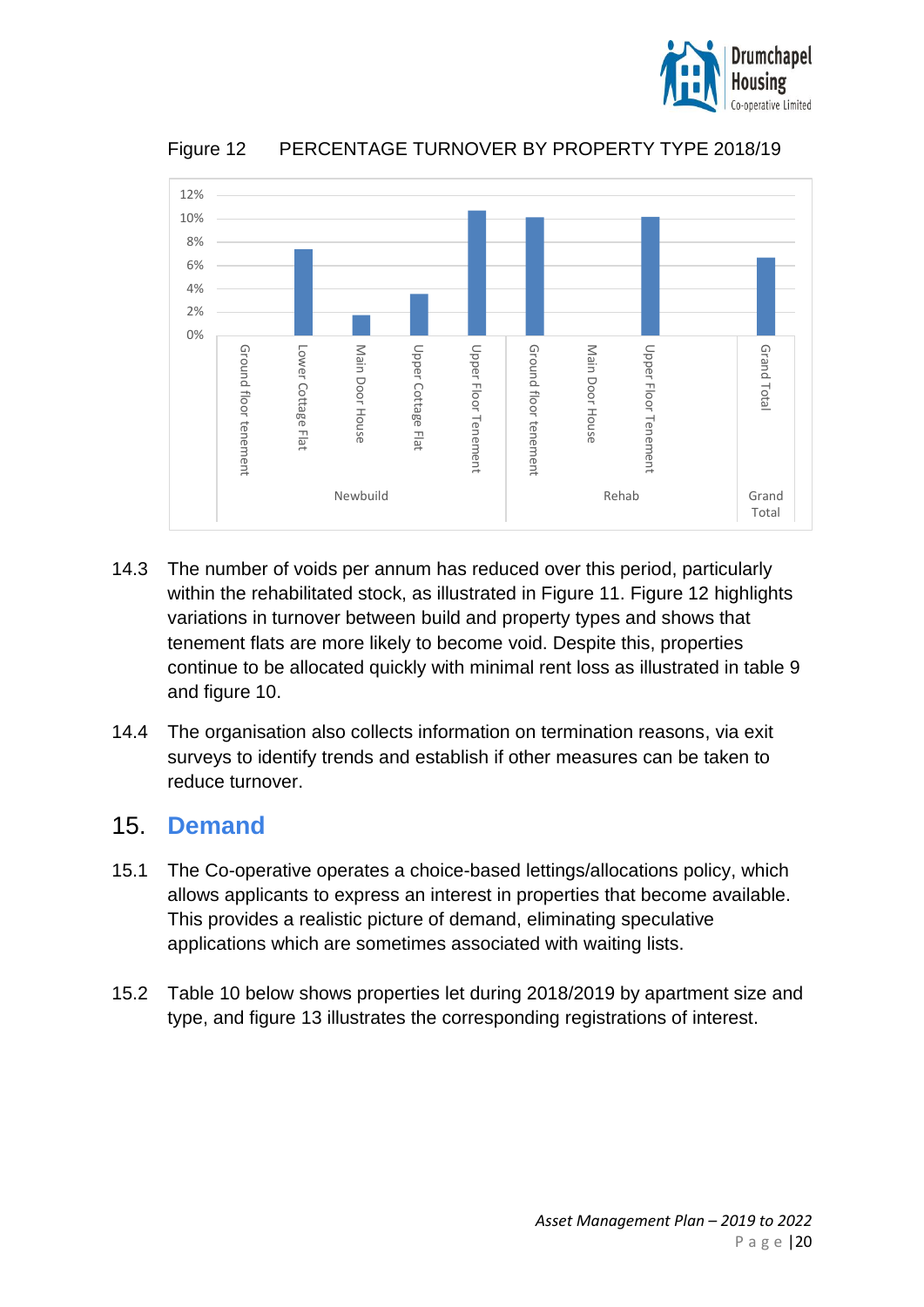![](_page_21_Picture_0.jpeg)

#### Table 10 PROPERTIES LET 2018/19

|                              | <b>New Build</b> | Rehab          | <b>Total</b>   |
|------------------------------|------------------|----------------|----------------|
| 2 Apartment                  |                  |                | 9              |
| <b>Ground Floor Cottage</b>  |                  | O              |                |
| <b>Ground Floor Tenement</b> | 0                |                |                |
| <b>Upper Cottage</b>         | 2                | O              | $\overline{2}$ |
| <b>Upper Floor Tenement</b>  | 3                | $\overline{2}$ | 5              |
| 3 Apartment                  |                  |                | 2 <sup>1</sup> |
| <b>Ground Floor Tenement</b> |                  | 6              | 6              |
| <b>Upper Floor Tenement</b>  |                  | 15             | 15             |
| 4 Apartment                  | $\overline{2}$   |                | $\overline{2}$ |
| <b>Main Door House</b>       | $\overline{2}$   |                | 2              |
| <b>Grand Total</b>           | 8                | 24             | 32             |

#### Figure 13 AVERAGE INTEREST PER LET BY TYPE AND SIZE

![](_page_21_Figure_4.jpeg)

- 15.3 Figure 13 highlights the preference that exists for main door houses and shows that demand for other property types is relatively comparable between rehabilitated and new build stock. Joining the Glasgow Housing Register has had a positive impact in this respect, resulting in increasing interest for upper floor tenements within older properties.
- 15.4 During 2018/19, 38 offers were made to potential applicants, 31 were accepted first time. There were only 7 refusals (18.42%), all of which related to the older rehabilitated stock. Despite this, all properties were subsequently accepted by other applicants, with minimal delay and rent loss.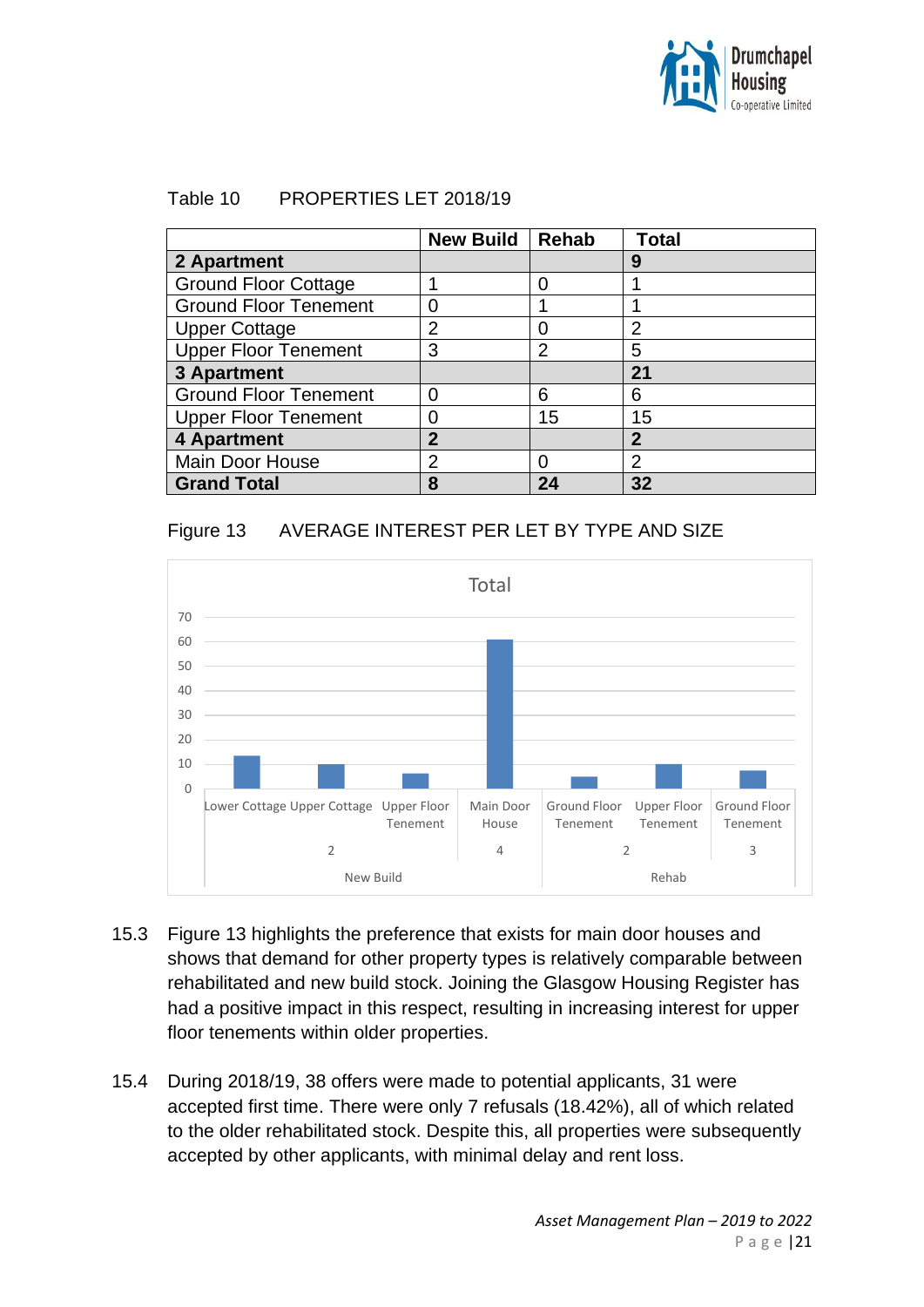![](_page_22_Picture_0.jpeg)

## 16. **Stock performance**

- 16.1 Stock turn over and demand analysis has demonstrated that that the Cooperatives newer properties are less likely to become void, especially larger, main door houses, which most families aspire to.
- 16.2 The older re-habilitated stock is less favourable; however, due to revised management arrangements and robust estate management, occupancy levels have improved and there are no long-term voids. Where turn over does arise properties are allocated quickly with minimum rent loss.
- 16.3 In 2015, prior to the introduction of the void improvement plan, a feasibility study examined options for the Co-operative's older, rehabilitated stock. The study looked at a range of possibilities to enhance stock performance and demand, including:
	- remodelling
	- environmental improvements
	- options to enhance energy efficiency and improve the aesthetic appearance of the blocks
- 16.4 The costs associated with this work proved to be restrictive and the Cooperative has subsequently focused its attention on:
	- delivering planned maintenance programmes to address tenant's immediate priorities
	- providing effective cyclical maintenance, including 5 yearly painting programmes
	- robust estate management, including close cleaning, open space maintenance, bulk presentation and bin cleaning services
	- provision of an estate caretaker/handyman service to compliment the above and ensure communal areas are well maintained
- 16.5 Bathroom and window replacement carried out over the last 2 years has had a positive impact and £569,439 will be invested within this element of stock over the next 3 years.
- 16.6 It will be important to continue to engage with tenants who reside within these properties to ensure that:
	- emerging problems are identified and responded to quickly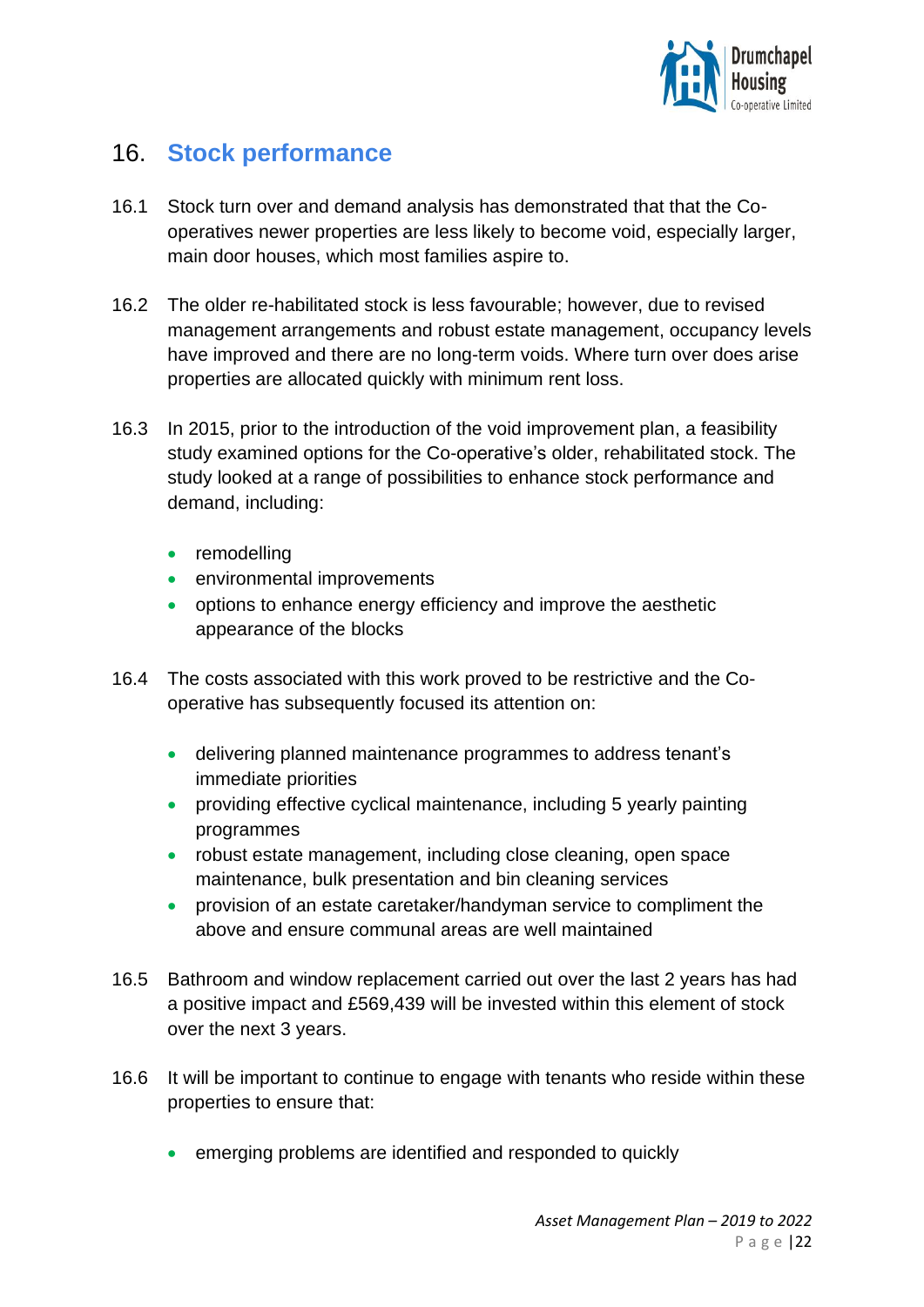![](_page_23_Picture_0.jpeg)

- their views are recognised and incorporated within the Co-operative's future plans
- 16.7 The development of new houses for social rent has commenced in close vicinity to the Co-operative's stock and there is a possibility that this could impact on future demand. This will need to be monitored closely and steps taken to mitigate any potential risk.
- 16.8 The Co-operative has recently moved to low engagement with the Scottish Housing Regulator and consequently, new build development could become a consideration for the future.
- 16.9 Information relating to stock performance is currently extracted from the housing management system (SDM) via a range of separate reports. To improve business intelligence and enhance decision making, the Co-operative will review how this is managed during the period of the plan.

### 17. **Rents**

- 17.1 Affordability of rents and related services is critical if the Co-operative is to remain a landlord of choice and assist tenants through the current economic climate.
- 17.2 the Co-operative's rents are slightly higher than some local housing providers and in order to improve affordability, future rent increases will be kept as low as possible. In 2018/19 and 2019/20 rent increases were restricted to CPI only (3% and 2.5% respectively).
- 17.3 Effective rent collection and minimising arrears is essential and performance in this area has been very strong as illustrated in the table below:

|                   | 2014/15 | 2015/16 | 2016/17 | 2017/18 | 2018/19 |
|-------------------|---------|---------|---------|---------|---------|
| <b>Gross Rent</b> | 3.81%   | 4.89%   | 3.43%   | 2.04%   | 1.96%   |
| Arrears           |         |         |         |         |         |
| % of Rent         | 99.35%  | 98.36%  | 100.75% | 100.39% | 99.93%  |
| collected         |         |         |         |         |         |

Table 11 RENT ARREARS/COLLECTION POSITION 2014-19

17.4 Income management will be particularly important over the next 12 months, to support tenants during to the roll out of Universal Credit.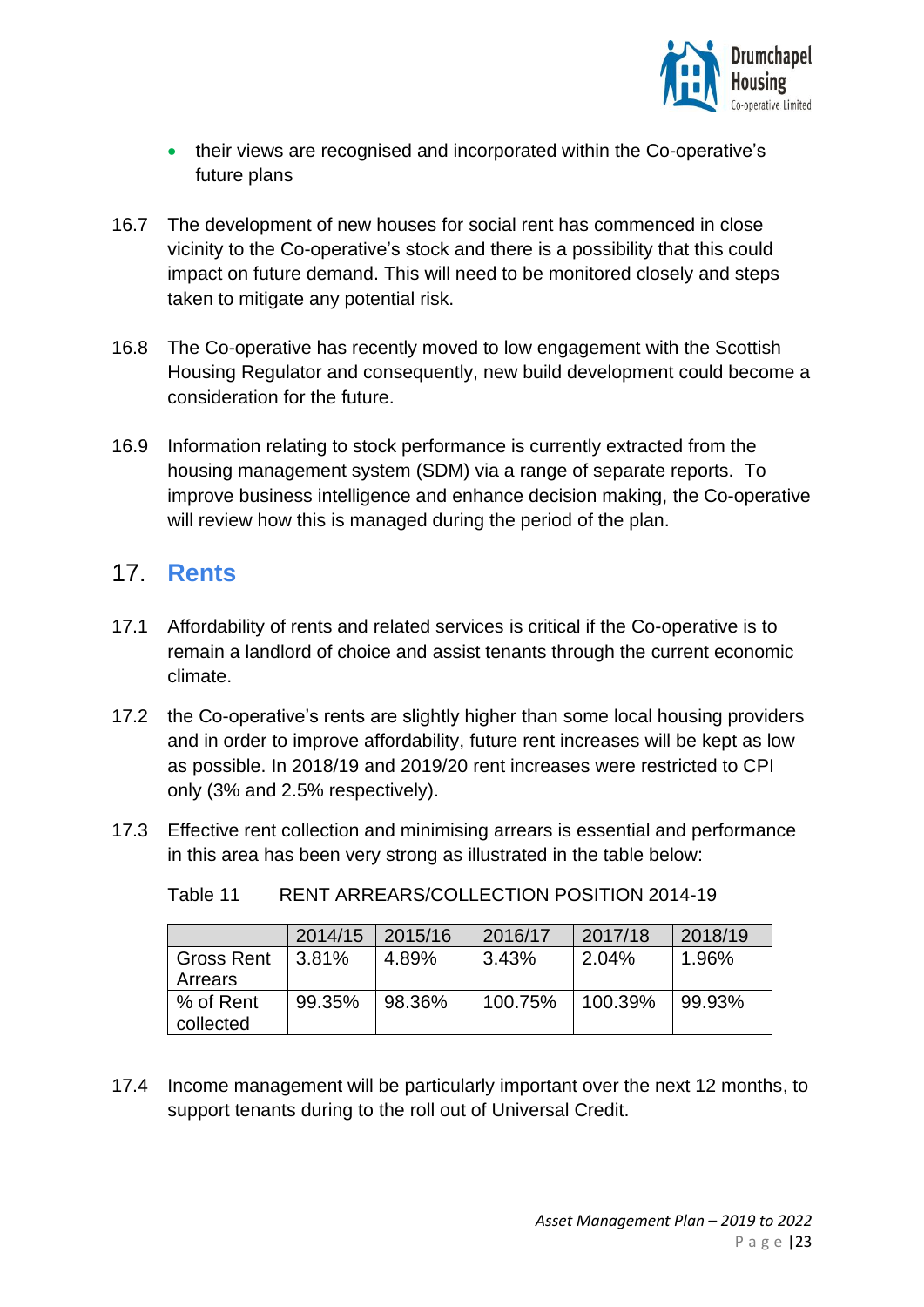![](_page_24_Picture_0.jpeg)

# 18. **Performance monitoring and value for money**

- 18.1 Performance against the plan will be monitored by a range of methods, including:
	- feed back from tenants via customer surveys, consultation events and at the point of service delivery
	- analysis of monthly KPI's in relation to responsive maintenance and quarterly reports to the Management Board
	- planned maintenance is reported to the board on an ongoing basis, highlighting progress against the programme, customer feedback and contractor performance
	- benchmarking performance, including cost information, against peer groups - Quality and Efficiency Forum (QEF) and DRUMCOG
	- audit of key areas and acting upon recommendations planned maintenance and procurement were both subject to internal audit in March 2018
	- progress against the actions identified within the Value for Money **Statement**

### 19. **Risk management**

- 19.1 Strategic risks relating to the Asset Management Plan are included with the Co-operative's risk register and monitored via an action tracker. Progress against the actions are reported quarterly to the Audit Risk and Staffing sub-Committee and the risk register is reviewed on an annual basis.
- 19.2 Key risks relating to the plan are detailed in appendix 2.

### 20. **Stock valuation**

- 20.1 The latest valuation carried out in March 2015 valued the Co-operative's total stock at £14,257,460.
- 20.2 The following tables illustrate the value of stock by phase and existing levels of loan security: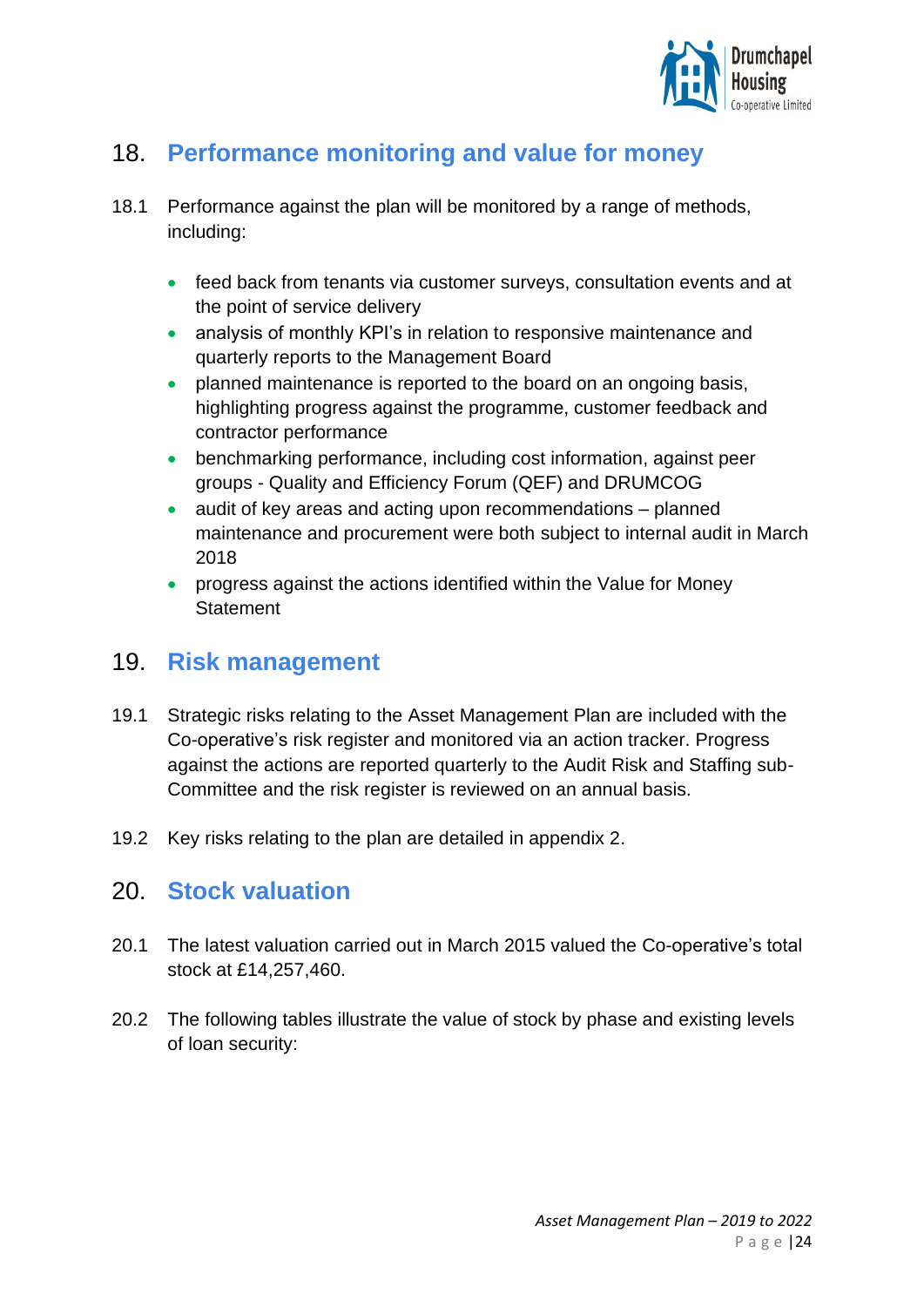![](_page_25_Picture_0.jpeg)

| Phase         | <b>Build Form</b> | No Units | Valuation  | Valuation    |
|---------------|-------------------|----------|------------|--------------|
|               |                   |          |            | per property |
| Phase 1       | Rehabilitation    | 78       | £1,698,000 | £21,769      |
| Phase 2       | Rehabilitation    | 124      | £2,375,000 | £19,153      |
| Phase 3       | Rehabilitation    | 31       | £717,000   | £23,129      |
| Phase 4       | Rehabilitation    | 30       | £776,000   | £25,867      |
| Phase 5       | <b>New Build</b>  | 62       | £2,118,000 | £34,161      |
| Phase 6       | <b>New Build</b>  | 7        | £346,000   | £49,428      |
| Phase 7       | <b>New Build</b>  | 52       | £1,975,000 | £37,980      |
| Phase 8       | <b>New Build</b>  | 77       | £3,372,000 | £43,792      |
| Phase 9       | <b>New Build</b>  | 16       | £573,000   | £35,812      |
| <b>OFFICE</b> | <b>New Build</b>  |          | £250,000   | £250,000     |
| Phase 2       | Rehabilitation -  | 3        | £57,460    | £19,153      |
|               | converted office  |          |            |              |

### Table 12 STOCK VALUATION

#### Table 13 COMPARISON OF SECURED/ UNSECURED STOCK

| <b>Total Stock Value</b>  | £14,257,460 |
|---------------------------|-------------|
| Value of Secured Stock    | £9,072,000  |
| Value of Unsecured stock  | £5,185,460  |
| Loan Balance @ 31/03/2019 | £2,735,194  |

20.2 The Co-operative currently has 237 unsecured properties (49% of its stock) and therefore has the capacity to borrow additional finance, if required.

## 21. **Conclusions**

- 21.1 The stock condition survey carried out in 2019 demonstrates that the Cooperative's stock is in good general condition. 97.9% of properties meet the Scottish Housing Quality Standard (SHQS) and 98.7% are currently compliant with the Energy Efficiency Standard for Social Housing (EESSH). The recent survey has improved stock data, increasing full survey coverage to 92% of properties. This has reduced the Co-operative's reliance on cloned data and revised investment requirements and life cycle costs for the next 30 years.
- 21.2 Effective estate management has a considerable impact upon the quality of housing that the Co-operative provides, positively influencing existing and prospective tenants choices.
- 21.3 Continued delivery of the planned maintenance programme is critical to:
	- safeguard the organisations assets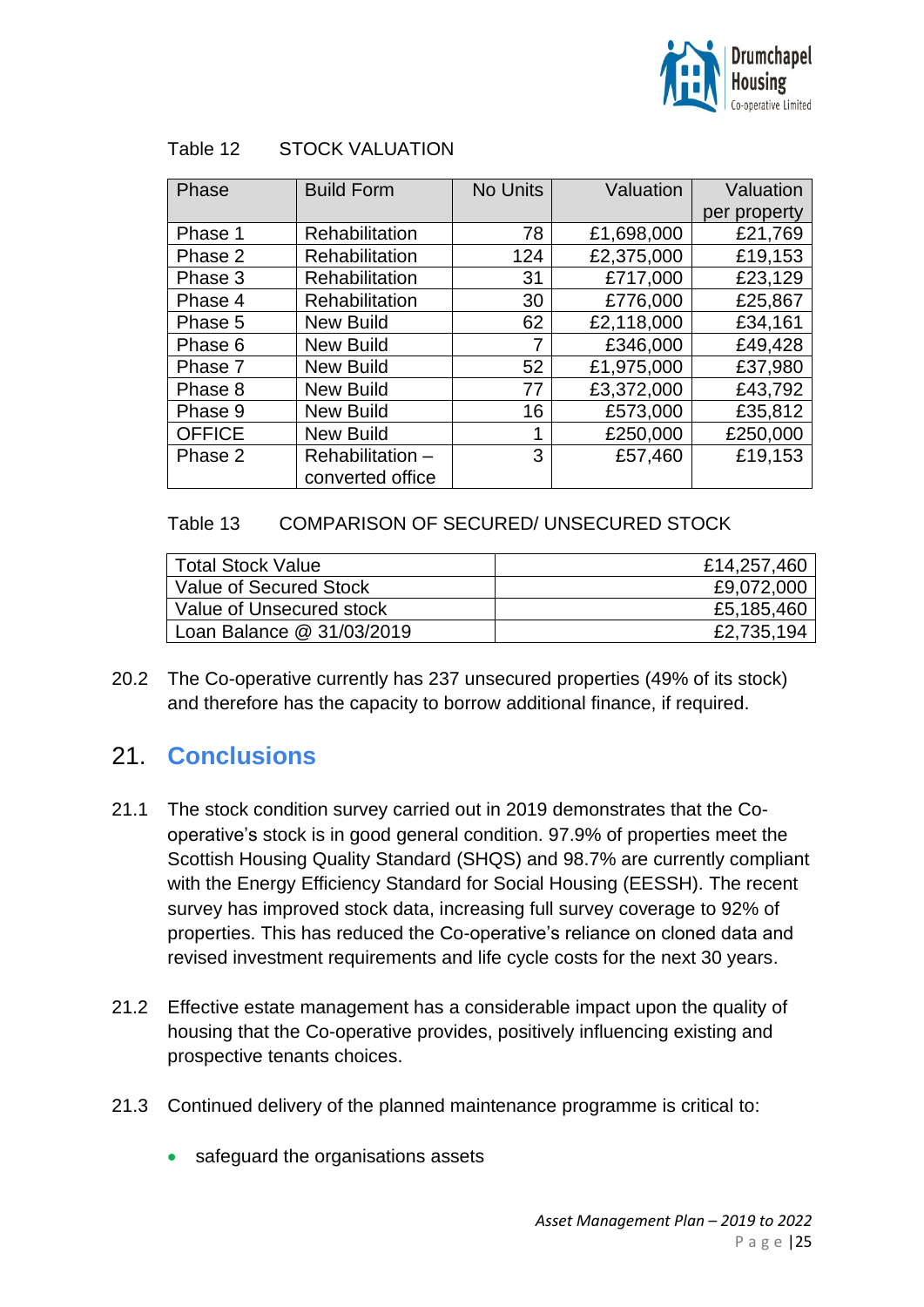![](_page_26_Picture_0.jpeg)

- positively influence demand, together with tenants perceptions relating to value for money
- keep reactive maintenance costs to a minimum
- ensure that properties meet SHQS and EESSH requirements
- 21.4 With the completion of EESSH in 2020, the organisation will need to focus its attention to the challenges associated with ESSH2 and consider the most effective measures to enhance energy efficiency across its stock.
- 21.5 Over the course of the plan, the organisation will review the way in which asset information is managed to improve business intelligence and identify emerging issues.
- 21.6 The Co-operative will continue to seek opportunities for collaborative procurement to improve efficiency and value for money.
- 21.7 Demonstrating value for money is of upmost importance to ensure that properties are well maintained, affordable and attractive to tenants and progressing the actions included within the value for money statement will be key to achieving this.
- 21.8 The Co-operative should continue to maintain a holistic view to sustainability, recognising the positive influence that service excellence has upon the allocation of less desirable stock.
- 21.9 Effective engagement with tenants is vital to ensure that their views, needs and aspirations are recognised and incorporated within the Co-operative's plans. This will be especially important where negative trends in demand are identified.
- 21.10 There is a possibility that the provision of new housing within Drumchapel could influence demand. This will need to be monitored closely, to ensure that that the Co-operative can respond positively to any changes.
- 21.11 The organisation has recently moved to low engagement with the Scottish Housing Regulator and as a consequence, is now considering the possibility of new build development.

# 22. **GDPR Privacy Statement**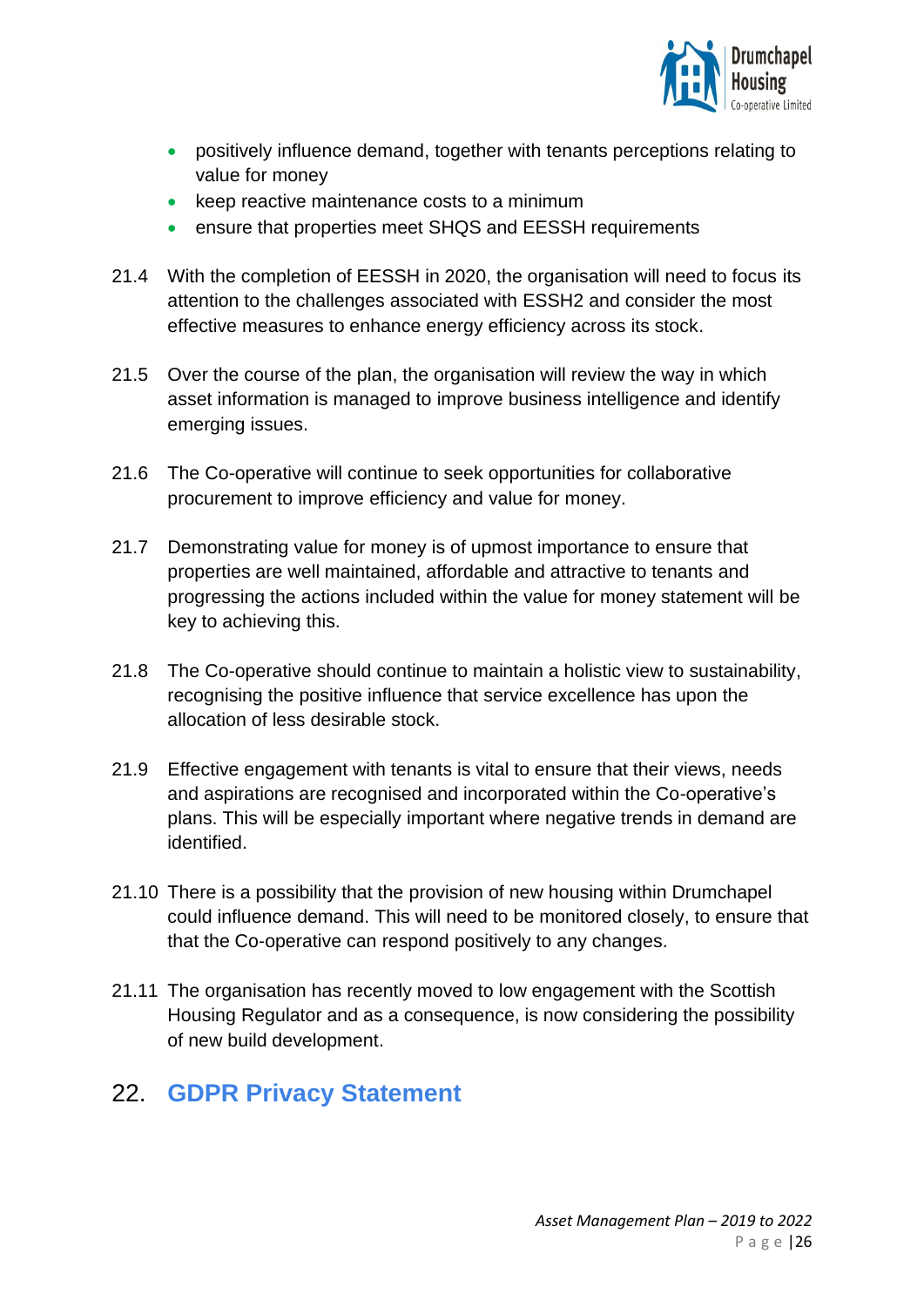![](_page_27_Picture_0.jpeg)

22.1 The Co-operative will gather and use certain information about individuals in accordance with GDPR. Staff members have a responsibility to ensure compliance with the terms of the privacy policy and to collect, handle and store personal information in accordance with relevant legislation. The Fair Processing Notice (FPN) details how personal data is held and processed.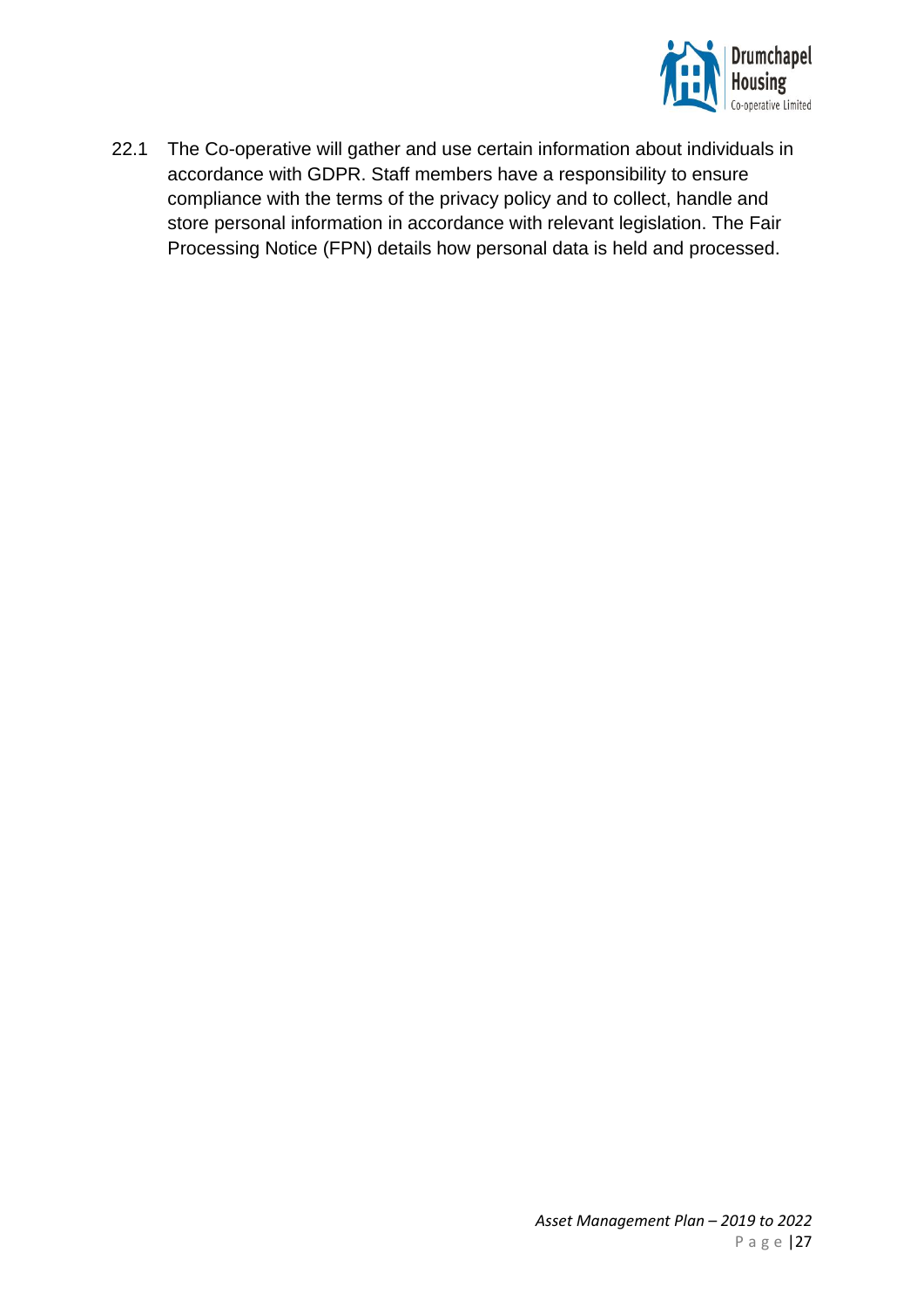![](_page_28_Picture_0.jpeg)

### **Appendix 1**

# **Development phase information**

### **PHASE 1**

| Addresses                |                 | 86 - 98 Southdeen Avenue |       |              |                |              |  |  |  |
|--------------------------|-----------------|--------------------------|-------|--------------|----------------|--------------|--|--|--|
|                          |                 | 15 - 31 Southdeen Road   |       |              |                |              |  |  |  |
| Date Built/Rehabilitated | 1988            |                          |       |              | Rehabilitation |              |  |  |  |
|                          | Closes          |                          |       | Flats/Houses |                |              |  |  |  |
| <b>Property Numbers</b>  | 15 <sub>2</sub> |                          |       | 78           |                |              |  |  |  |
|                          | 2 apt           | 3 apt                    | 4 apt |              | $5+$ apt       | <b>TOTAL</b> |  |  |  |
| <b>Tenement Flat</b>     |                 | 69                       | 9     |              |                | 78           |  |  |  |
| 4 in a block             |                 | 0                        |       |              |                |              |  |  |  |
| Other Flat/ Maisonette   |                 | 0                        |       |              |                |              |  |  |  |
| House                    |                 | 0                        |       |              |                |              |  |  |  |
| OTAL                     |                 | 69                       | 9     |              | Ω              | 78           |  |  |  |

### **PHASE 2**

| Addresses                  | 110-118 Linkwood Drive<br>3-21 Merryton Avenue<br>76 - 82 Southdeen Avenue<br>3-7 Southdeen Road |        |       |              |                |              |  |  |
|----------------------------|--------------------------------------------------------------------------------------------------|--------|-------|--------------|----------------|--------------|--|--|
| Date                       | 1989/90                                                                                          |        |       |              | Rehabilitation |              |  |  |
| <b>Built/Rehabilitated</b> |                                                                                                  |        |       |              |                |              |  |  |
|                            | Closes                                                                                           |        |       | Flats/Houses |                |              |  |  |
| <b>Property Numbers</b>    | 19                                                                                               |        |       | 127          |                |              |  |  |
|                            | 2 apt                                                                                            | 3 apt  | 4 apt |              | $5+$ apt       | <b>TOTAL</b> |  |  |
| <b>Tenement Flat</b>       | 11                                                                                               | 107    | 8     |              | O              | 126          |  |  |
| 4 in a block               | 0                                                                                                | 0      | 0     |              | 0              | O            |  |  |
| Other Flat/ Maisonette     | 0                                                                                                | 0<br>0 |       |              |                |              |  |  |
| House                      | 0                                                                                                | 0      | 0     |              | 0              | 0            |  |  |
| <b>TOTAL</b>               | 11                                                                                               | 107    | 8     |              |                | 127          |  |  |

#### **PHASE 3**

| Addresses                |   | 12 - 18 Merryton Avenue |       |   |                     |                |              |  |  |
|--------------------------|---|-------------------------|-------|---|---------------------|----------------|--------------|--|--|
| Date Built/Rehabilitated |   | 1993                    |       |   |                     | Rehabilitation |              |  |  |
|                          |   | <b>Closes</b>           |       |   | <b>Flats/Houses</b> |                |              |  |  |
| <b>Property Numbers</b>  | 4 |                         |       |   | 31                  |                |              |  |  |
|                          |   | 2 apt                   | 3 apt |   | 4 apt               | $5+$ apt       | <b>TOTAL</b> |  |  |
| <b>Tenement Flat</b>     |   | 2                       | 26    | 2 |                     |                | 30           |  |  |
| 4 in a block             |   |                         |       |   |                     |                |              |  |  |
| Other Flat/ Maisonette   |   |                         |       |   |                     |                |              |  |  |
| House                    |   |                         |       |   |                     |                |              |  |  |
| <b>TOTAL</b>             |   | າ                       | 26    | າ |                     |                | 31           |  |  |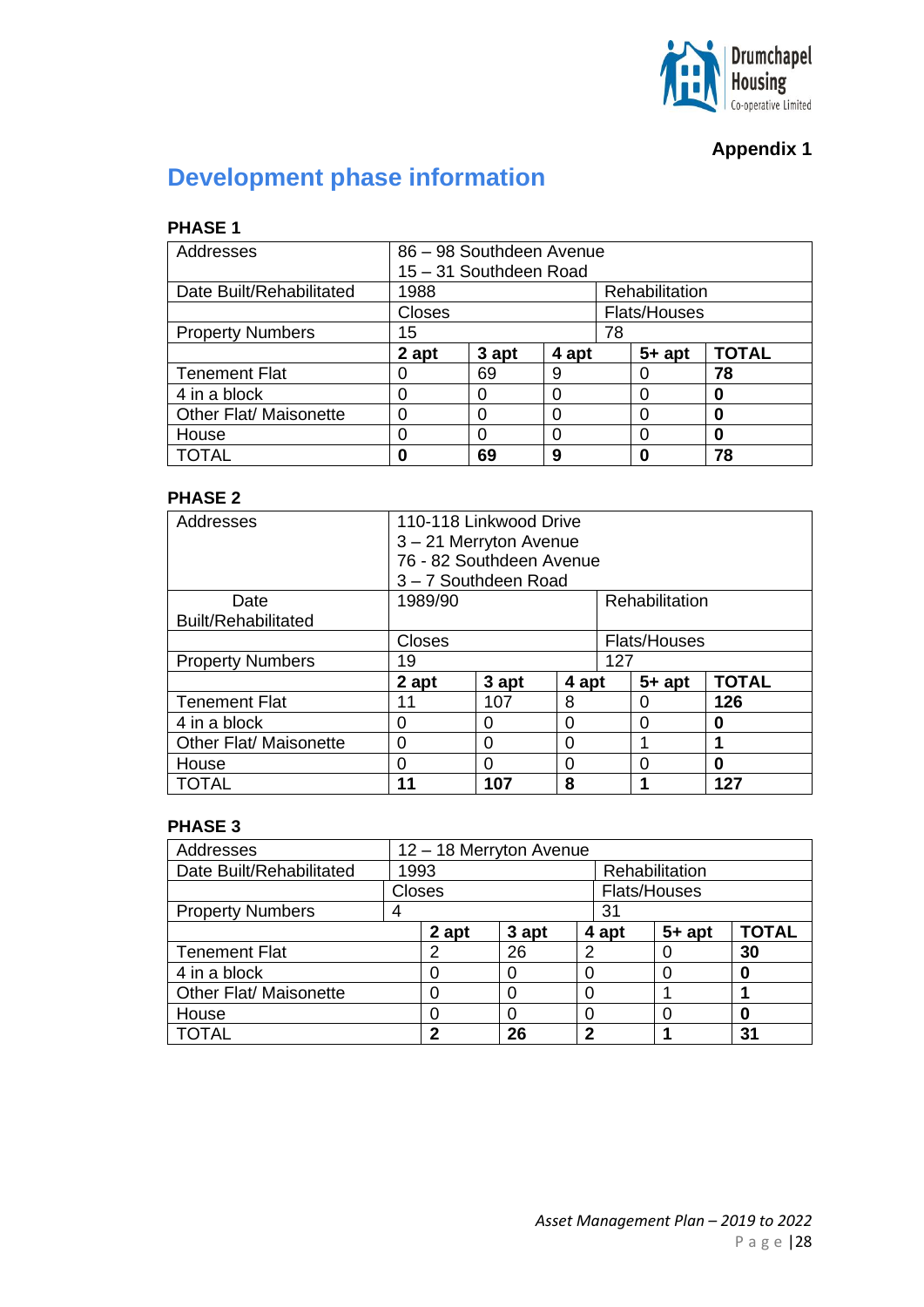![](_page_29_Picture_0.jpeg)

### **PHASE 4**

| Addresses                  | 2-72 Southdeen Road |              |       |                |              |  |  |  |
|----------------------------|---------------------|--------------|-------|----------------|--------------|--|--|--|
| Date                       | 1996                |              |       | Rehabilitation |              |  |  |  |
| <b>Built/Rehabilitated</b> |                     |              |       |                |              |  |  |  |
|                            | <b>Closes</b>       | Flats/Houses |       |                |              |  |  |  |
| <b>Property Numbers</b>    |                     | 30           |       |                |              |  |  |  |
|                            | 2 apt               | 3 apt        | 4 apt | $5+$ apt       | <b>TOTAL</b> |  |  |  |
| <b>Tenement Flat</b>       |                     |              |       |                | 0            |  |  |  |
| 4 in a block               |                     |              |       |                | 0            |  |  |  |
| Other Flat/ Maisonette     |                     |              |       | 0              | 0            |  |  |  |
| House                      |                     | 10           | 8     | 12             | 30           |  |  |  |
| <b>TOTAL</b>               |                     | 10           | 8     | 12             | 30           |  |  |  |

#### **PHASE 5**

| Addresses                  | 41 - 63 Carolside Drive<br>105 - 115 Linkwood Drive<br>Linkwood Gardens<br>4 - 10 Merryton Avenue<br>101 - 113 Tallant Road |       |   |                     |          |              |  |
|----------------------------|-----------------------------------------------------------------------------------------------------------------------------|-------|---|---------------------|----------|--------------|--|
| Date                       | 1999                                                                                                                        |       |   | <b>New Build</b>    |          |              |  |
| <b>Built/Rehabilitated</b> |                                                                                                                             |       |   |                     |          |              |  |
|                            | Closes                                                                                                                      |       |   | <b>Flats/Houses</b> |          |              |  |
| <b>Property Numbers</b>    | 6                                                                                                                           |       |   | 62                  |          |              |  |
|                            | 2 apt                                                                                                                       | 3 apt |   | 4 apt               | $5+$ apt | <b>TOTAL</b> |  |
| <b>Tenement Flat</b>       | 18                                                                                                                          | 6     | 0 |                     | O        | 24           |  |
| 4 in a block               | 4                                                                                                                           | 0     | 0 |                     | 0        | 4            |  |
| Other Flat/ Maisonette     | 10                                                                                                                          |       | 0 | 10                  |          |              |  |
| House                      | 0                                                                                                                           | 10    | 8 |                     | 6        | 24           |  |
| <b>TOTAL</b>               | 32                                                                                                                          | 16    | 8 |                     | 6        | 62           |  |

#### **PHASE 6**

| Addresses                     | 1 - 7 Ledmore Drive |       |  |                     |          |              |  |
|-------------------------------|---------------------|-------|--|---------------------|----------|--------------|--|
| Date Built/Rehabilitated      | 1999                |       |  | <b>New Build</b>    |          |              |  |
|                               | Closes              |       |  | <b>Flats/Houses</b> |          |              |  |
| <b>Property Numbers</b>       |                     |       |  |                     |          |              |  |
|                               | 2 apt               | 3 apt |  | 4 apt               | $5+$ apt | <b>TOTAL</b> |  |
| <b>Tenement Flat</b>          |                     |       |  |                     |          |              |  |
| 4 in a block                  |                     |       |  |                     |          |              |  |
| <b>Other Flat/ Maisonette</b> |                     |       |  |                     |          |              |  |
| House                         |                     | 2     |  |                     |          | 3            |  |
| <b>DTAL</b>                   |                     | 2     |  |                     |          |              |  |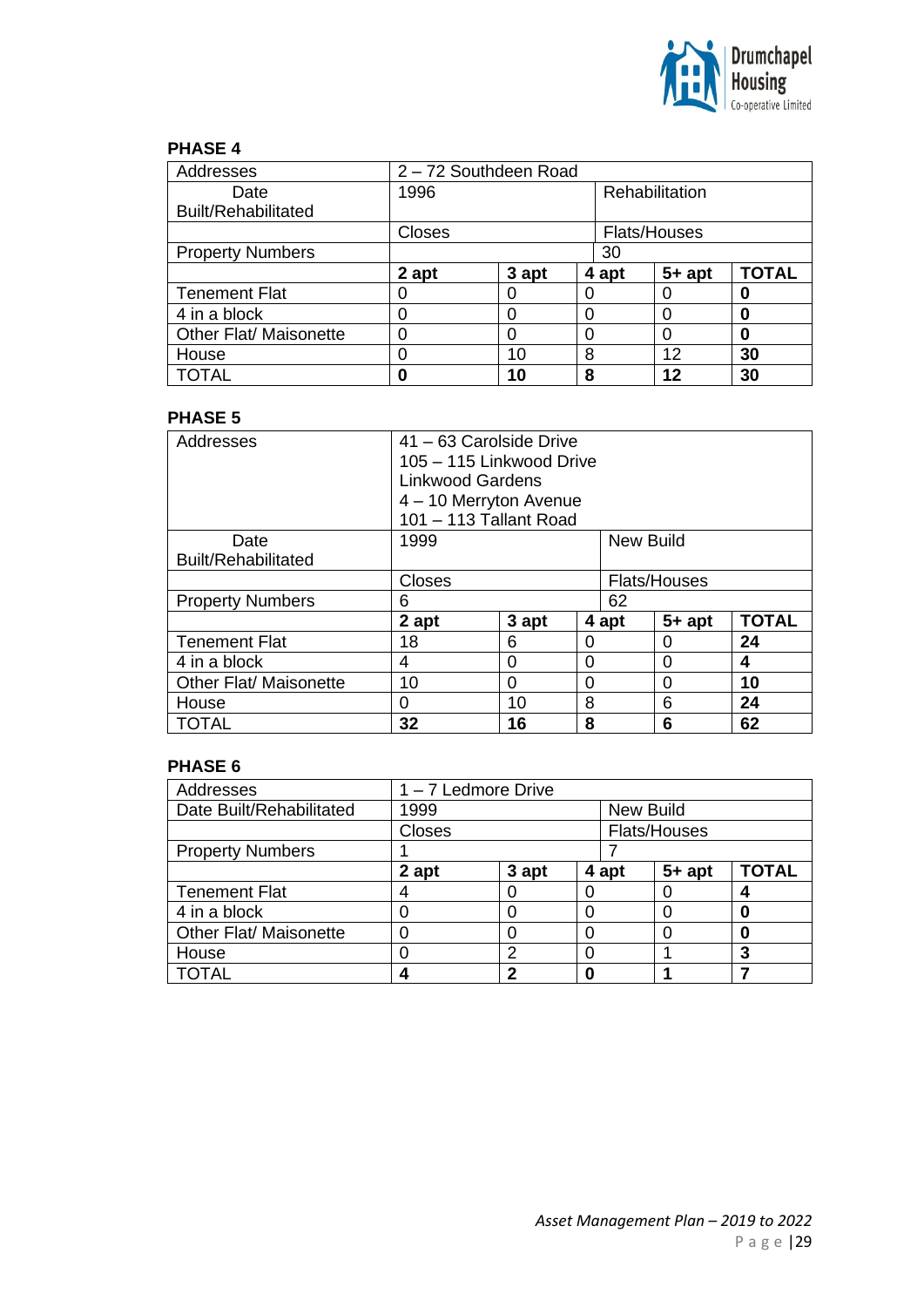![](_page_30_Picture_0.jpeg)

#### **PHASE 7**

| Addresses                | 29 - 39 Carolside Drive<br>117 - 131 Linkwood Drive<br>Linkwood Grove<br>52A - 70B Southdeen Avenue<br>Southdeen Grove |                     |          |           |          |              |  |  |
|--------------------------|------------------------------------------------------------------------------------------------------------------------|---------------------|----------|-----------|----------|--------------|--|--|
| Date Built/Rehabilitated | 2002                                                                                                                   |                     |          | New Build |          |              |  |  |
|                          | <b>Closes</b>                                                                                                          | <b>Flats/Houses</b> |          |           |          |              |  |  |
| <b>Property Numbers</b>  | 0                                                                                                                      |                     |          | 52        |          |              |  |  |
|                          | 2 apt                                                                                                                  | 3 apt               |          | 4 apt     | $5+$ apt | <b>TOTAL</b> |  |  |
| <b>Tenement Flat</b>     | 0                                                                                                                      | 0                   | ∩        |           | 0        | O            |  |  |
| 4 in a block             | 24                                                                                                                     | 0                   | $\Omega$ |           | 0        | 24           |  |  |
| Other Flat/ Maisonette   | 0                                                                                                                      | $\Omega$<br>0       |          |           | 0        | 0            |  |  |
| House                    | O                                                                                                                      | 8                   | 16       | 4         | 28       |              |  |  |
| TOTAL                    | 24                                                                                                                     | 8                   | 16       |           | 4        | 52           |  |  |

#### **PHASE 8**

| Addresses                | Kinclaven Avenue        |       |    |                  |                     |              |
|--------------------------|-------------------------|-------|----|------------------|---------------------|--------------|
|                          | Kinclaven Gardens       |       |    |                  |                     |              |
|                          | Kinclaven Place         |       |    |                  |                     |              |
|                          | 83 - 99 Linkwood Drive  |       |    |                  |                     |              |
|                          | 55 - 75 Merryton Avenue |       |    |                  |                     |              |
|                          | <b>Merryton Gardens</b> |       |    |                  |                     |              |
| Date Built/Rehabilitated | 2003                    |       |    | <b>New Build</b> |                     |              |
|                          | <b>Closes</b>           |       |    |                  | <b>Flats/Houses</b> |              |
| <b>Property Numbers</b>  | 0                       |       |    | 77               |                     |              |
|                          | 2 apt                   | 3 apt |    | 4 apt            | $5+$ apt            | <b>TOTAL</b> |
| <b>Tenement Flat</b>     | 0                       | 0     | 0  |                  | 0                   | 0            |
| 4 in a block             | 12                      | 8     | 0  |                  | 0                   | 20           |
| Other Flat/ Maisonette   | 0                       | 0     | 0  |                  | 0                   | 0            |
| House                    | 0                       | 16    | 29 |                  | 12                  | 57           |
| TOTAL                    | 12                      | 24    | 29 |                  | 12                  | 77           |

#### **PHASE 9**

| Addresses                | 56 - 76 Merryton Avenue |       |   |                     |          |              |
|--------------------------|-------------------------|-------|---|---------------------|----------|--------------|
| Date Built/Rehabilitated | 2005                    |       |   | <b>New Build</b>    |          |              |
|                          | <b>Closes</b>           |       |   | <b>Flats/Houses</b> |          |              |
| <b>Property Numbers</b>  |                         |       |   | 16                  |          |              |
|                          | 2 apt                   | 3 apt |   | 4 apt               | $5+$ apt | <b>TOTAL</b> |
| <b>Tenement Flat</b>     | 3                       |       | ⌒ |                     |          | 6            |
| 4 in a block             |                         |       |   |                     |          |              |
| Other Flat/ Maisonette   | 5                       |       |   |                     |          |              |
| House                    |                         |       | 3 |                     |          | 3            |
| <b>TOTAL</b>             | 8                       |       |   |                     |          | 16           |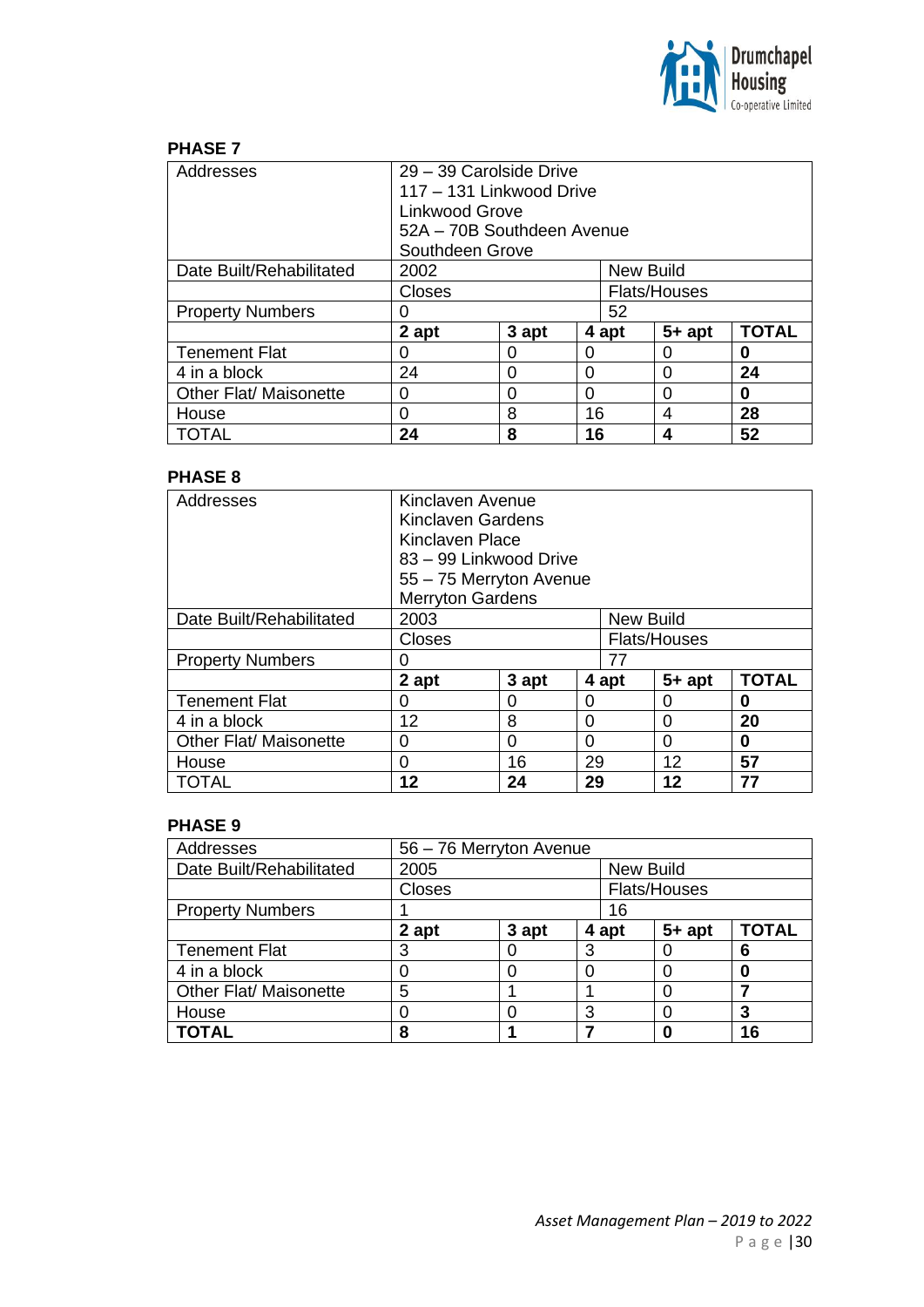![](_page_31_Picture_0.jpeg)

### **Appendix 2**

# **Key risks**

**Blue indicates a newly added key risk (medium or high) or a medium risk whose rating has increased to high**

**Red indicates an ongoing high risk**

**Amber indicates an ongoing medium risk**

**Green indicates a previously high risk that is now considered low or medium, or a previous medium risk that is now low**

**Silver indicates a low risk that remains low**

| <b>No</b>      | <b>Hazard area</b>                               | <b>Risk/consequence</b>                                                                                                                | Mitigation in place -<br><b>Bold italics denote new actions</b>                                                                                                                                                                                                                                                                                                                                              |  |
|----------------|--------------------------------------------------|----------------------------------------------------------------------------------------------------------------------------------------|--------------------------------------------------------------------------------------------------------------------------------------------------------------------------------------------------------------------------------------------------------------------------------------------------------------------------------------------------------------------------------------------------------------|--|
| S <sub>1</sub> | Brexit/Scottish<br>independence<br>Interest rate | Devaluation of sterling<br>$\bullet$<br>Inflationary pressures leading to higher costs<br>$\bullet$<br>Market uncertainty<br>$\bullet$ | <b>Monitor impact of Brexit</b><br>a)<br>Consider whether to revise risk rating if a second independence<br>$\mathsf{b}$<br>referendum called                                                                                                                                                                                                                                                                |  |
| <b>S3</b>      | Cyber fraud                                      | Data loss<br>$\bullet$<br>Hacking<br>Financial loss<br>Reputational damage                                                             | Ensure appropriate protection in place<br>a<br>Purchase appropriate insurance cover<br>$\mathbf{b}$<br>Disaster recovery plan<br>C)<br>Ensure that the findings from the SBRC report are taken into account when<br>ď<br>procuring ICT support services<br>Ensure that all staff receive specific training<br>e)                                                                                             |  |
| $\mathsf{S}4$  | IT Systems Failure                               | Failure of IT systems or a critical element of them<br>results in disruption to delivery of services                                   | Business interruption plan in place, including complete system back-up to a<br>a)<br>cloud<br>New providers in place from 1 July 2019 – closely monitor<br>b)<br>performance/service, particularly during transition period                                                                                                                                                                                  |  |
| S <sub>5</sub> | Policy review                                    | Policy review is not completed in reasonable<br>$\bullet$<br>timescales and new policies are not embedded in<br>operational business   | Comprehensive policy review undertaken in 2017/18 and ongoing work plan in<br>a)<br>place<br>Best practice templates used where possible to ensure adherence to good<br>b)<br>practice and improve efficiency in the policy review process<br>Alignment with Cernach where possible to further improve process efficiencies<br>C)<br>Board will continue monitor adherence to revised policy work plan<br>d) |  |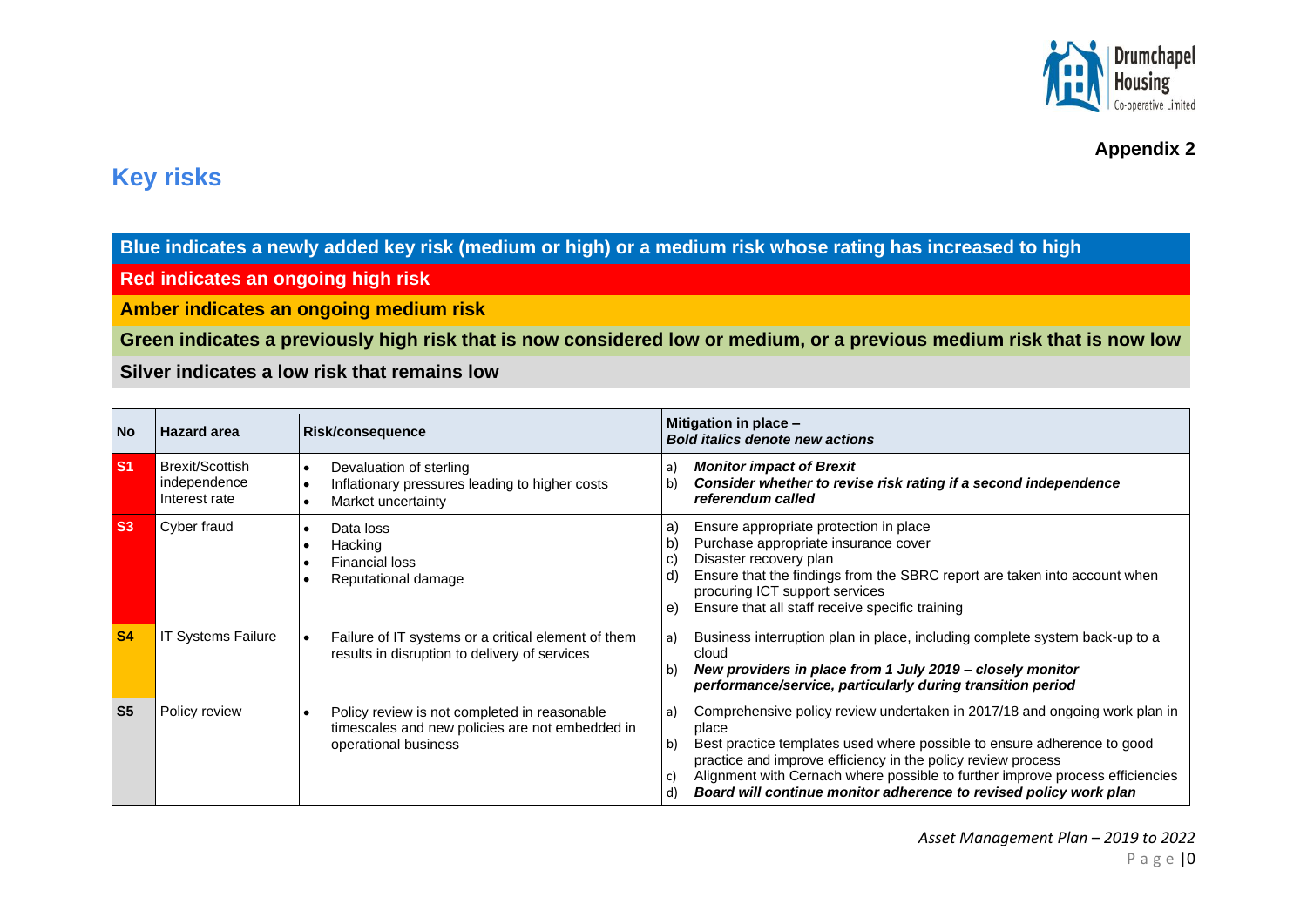![](_page_32_Picture_0.jpeg)

| <b>No</b>  | <b>Hazard</b> area                                                                 | <b>Risk/consequence</b>                                                                                                                                                                        | Mitigation in place -<br><b>Bold italics denote new actions</b>                                                                                                                                                                                                                                                                                                                                                                                                                                                                                                                                                                                                                                               |  |  |  |
|------------|------------------------------------------------------------------------------------|------------------------------------------------------------------------------------------------------------------------------------------------------------------------------------------------|---------------------------------------------------------------------------------------------------------------------------------------------------------------------------------------------------------------------------------------------------------------------------------------------------------------------------------------------------------------------------------------------------------------------------------------------------------------------------------------------------------------------------------------------------------------------------------------------------------------------------------------------------------------------------------------------------------------|--|--|--|
| <b>S6</b>  | Staff restructure                                                                  | Service disruption/ failure<br>$\bullet$<br><b>Employment disputes</b><br>$\bullet$<br>Failure to meet budget reductions<br>$\bullet$                                                          | Positive staff survey carried out in house in 2017; independent survey<br>a)<br>conducted in March 2019<br>Overall staff costs have now been reduced and, importantly, the ratio of senior<br>b)<br>to non-senior staff has been much improved<br>There has been positive feedback from staff on the joint working facilitated by<br>C)<br>the service sharing arrangement<br>Staff are now on full EVH conditions of service and this has been welcomed<br>d)<br>Culture of transparency and openness now in place<br>e)<br>All job descriptions now reviewed (as per individual requests from staff)<br>Consider how the Co-operative can employ its own Director following<br>g)<br>discussion at away day |  |  |  |
| S7         | Interest rate risk                                                                 | $\bullet$<br>Bank interest rates increase results in higher costs<br>of borrowing                                                                                                              | Loans spread with one fixed rate, two base rate and the remaining seven are<br>a)<br>three-month LIBOR rates<br>Treasury management policy promotes effective management of loans and<br>b)<br>savings<br>Need to ensure covenant compliance to avoid lender being able to re-<br>c)<br>negotiate rates - quarterly management accounts contain statement;<br>senior staff monitor on an ongoing basis                                                                                                                                                                                                                                                                                                        |  |  |  |
| <b>S8</b>  | Contracts and<br>contract<br>management                                            | Failure to establish contracts and contract<br>$\bullet$<br>management process results in failure to properly<br>manage contract delivery and associated costs                                 | Joint procurement with DRUMCOG partners on gas servicing, reactive<br>a)<br>maintenance and open space maintenance, all with input by QS<br>Procurement training carried out for all staff; additional specific training for staff<br>b)<br>involved in procurement<br>Internal audit of procurement practice gave "strong" assurance level with only<br>c)<br>two medium and two low priority recommendations; these have now been<br>implemented                                                                                                                                                                                                                                                            |  |  |  |
| <b>S10</b> | Challenge is made<br>against the Co-<br>operative under the<br><b>Equality Act</b> | Financial implications<br>$\bullet$<br>Intervention from the Regulator<br>$\bullet$<br>Prosecution<br>$\bullet$<br>Complaints to the Ombudsman<br>$\bullet$<br>Damaged reputation<br>$\bullet$ | Staff training and attendance at seminars<br>a)<br>b)<br>Internal audit<br>The Co-operative has an up to date policy document and a "zero tolerance"<br>c)<br>approach to any breaches<br>Equality and diversity enshrined in all policies and equality impact assessments<br>d)<br>carried out as indicated<br>Refresher training for the Board took place in October 2017 and for staff in<br>e)<br>March and May 2018<br>Possibility of joint working in some areas of equality and diversity raised<br>at senior officers' meeting in April 2017; this has progressed, but slowly<br>and Cernach and Drumchapel are progressing this separately                                                           |  |  |  |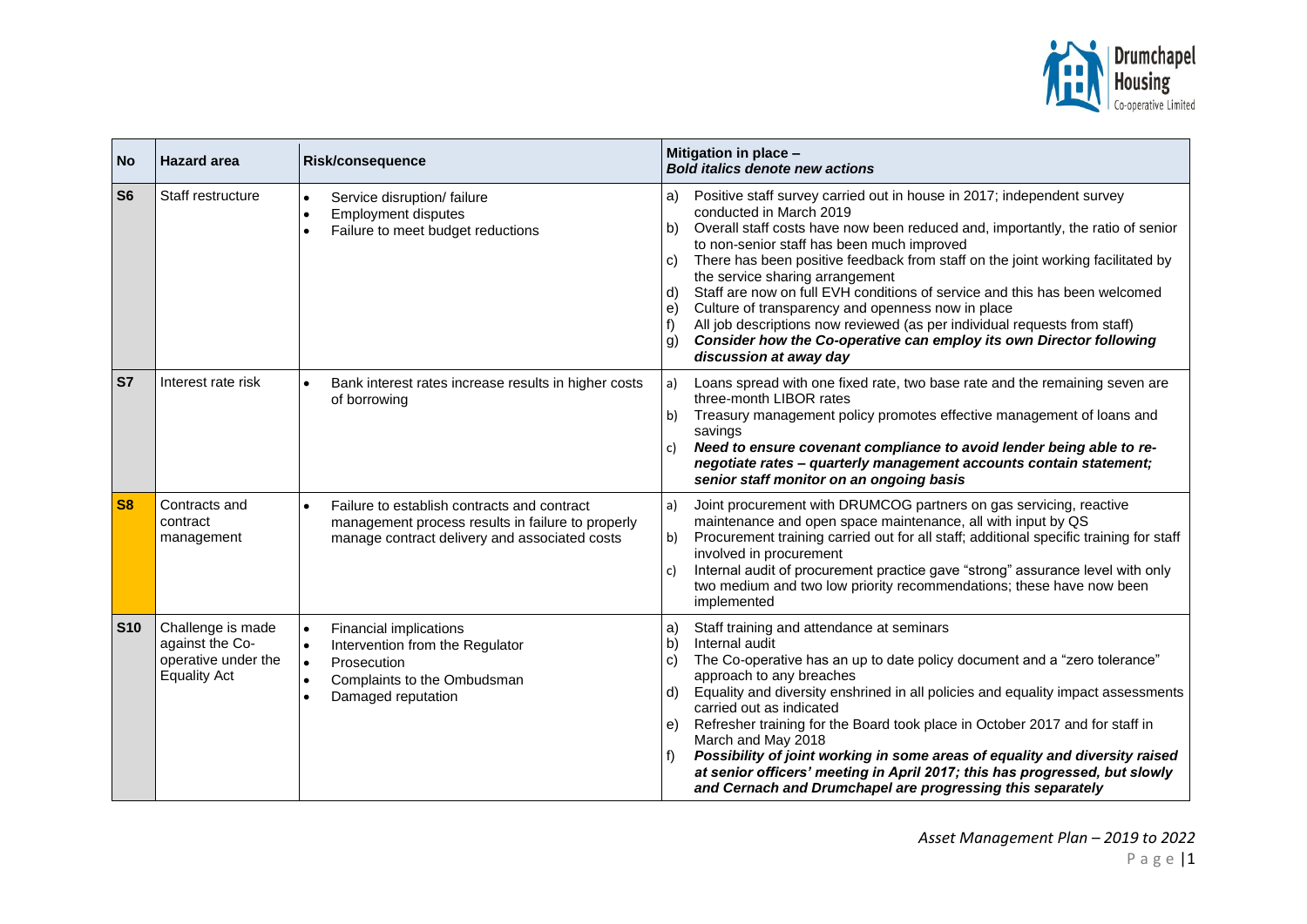![](_page_33_Picture_0.jpeg)

| <b>No</b>  | <b>Hazard area</b>                                                            | Risk/consequence                                                                                                                                                                                                                                                                                  | Mitigation in place -<br><b>Bold italics denote new actions</b>                                                                                                                                                                                                                                                                                                                                                                                                                                                                                                                                              |
|------------|-------------------------------------------------------------------------------|---------------------------------------------------------------------------------------------------------------------------------------------------------------------------------------------------------------------------------------------------------------------------------------------------|--------------------------------------------------------------------------------------------------------------------------------------------------------------------------------------------------------------------------------------------------------------------------------------------------------------------------------------------------------------------------------------------------------------------------------------------------------------------------------------------------------------------------------------------------------------------------------------------------------------|
| <b>S11</b> | Misreporting                                                                  | Board, tenants, lenders, regulators and other<br>$\bullet$<br>stakeholders receive inaccurate information<br>Regulatory intervention in serious situations. The<br>$\bullet$<br>Board's decision-making ability may be affected<br>Reputational damage, even if misreporting is not<br>deliberate | Information gathered from electronic sources (for example, SDM) as much as<br>a)<br>possible to reduce risk of human error<br>Internal and external audit test voracity of information reported to Board<br>b)<br>Use of SDM expert to create dashboards and report templates to further<br>$\mathsf{c}$<br>automate information extraction<br>Independent audit of some ARC indicators carried out for previous ARCs;<br>d)<br>system in place considered robust so we have not repeated this exercise in the<br>current year                                                                               |
| <b>S12</b> | Internal fraud/<br>attempted fraud<br>committed by staff                      | Loss of operational stability and reputational<br>damage. Regulator may invoke its statutory powers.<br>Co-operative's autonomy threatened                                                                                                                                                        | Segregation of duties makes it difficult for one person to act alone; collusion<br>a)<br>would therefore be required<br>Whistleblowing training for all staff in February 2017; 100% awareness<br>b)<br>reported in survey in September 2017<br>New delegated authorities in place<br>C)<br>Staff and Board encouraged to "ask questions" - culture of openness and<br>d)<br>transparency being promoted<br>New policy on dealing with fraud/attempted fraud approved in April 2017<br>e)                                                                                                                    |
| <b>S13</b> | Failure to comply<br>with health and<br>safety legislation                    | Threat of injury to individuals and associated costs<br>$\bullet$<br>Damage to reputation of Co-operative<br>$\bullet$<br>Serious injury or fatality caused by failure to observe $(c)$<br>$\bullet$<br>H&S requirements. Criminal liability                                                      | H&S policy and implementation of procedures<br>a)<br>Regular training and assessments<br>$\mathsf{b}$<br>Identification of a H&S administrator - supported by Depute Director<br>Adequate insurance cover<br>d)<br>H&S reporting to Board<br>$\epsilon$<br>Free biennial H&S audit offered to full members of EVH; last conducted in<br>f<br>2018/19 with a positive outcome<br>Audit carried out by ACS and working towards aligning with Landlords Manual<br>g)<br>provided by ACS. Staff training identified has been scheduled 2019/20                                                                   |
| <b>S14</b> | Failure to comply<br>with the new data<br>protection regulations  .<br>(GDPR) | Breach leading to SHR or ICO involvement, potential a)<br>fine and reputational damage<br>Loss of confidence from customers and other<br>stakeholders                                                                                                                                             | GDPR implementation plan agreed at April 2018 Board meeting; the Co-<br>operative continues to implement this on schedule<br>Staff and Board training on GDPR and staff training on FoISA (Freedom of<br>b)<br>Information (Scotland) Act 2002)<br>Fair Processing Notices issued to tenants, applicants, staff and Board by 25<br>C)<br>May 2018<br>BTO appointed to conduct initial audit and offer guidance<br>d)<br>Appointed DPO and working with this person on a regular basis - attended<br>e)<br>January 2018 Board meeting to provide progress report<br><b>Broaden GDPR work to include FoISA</b> |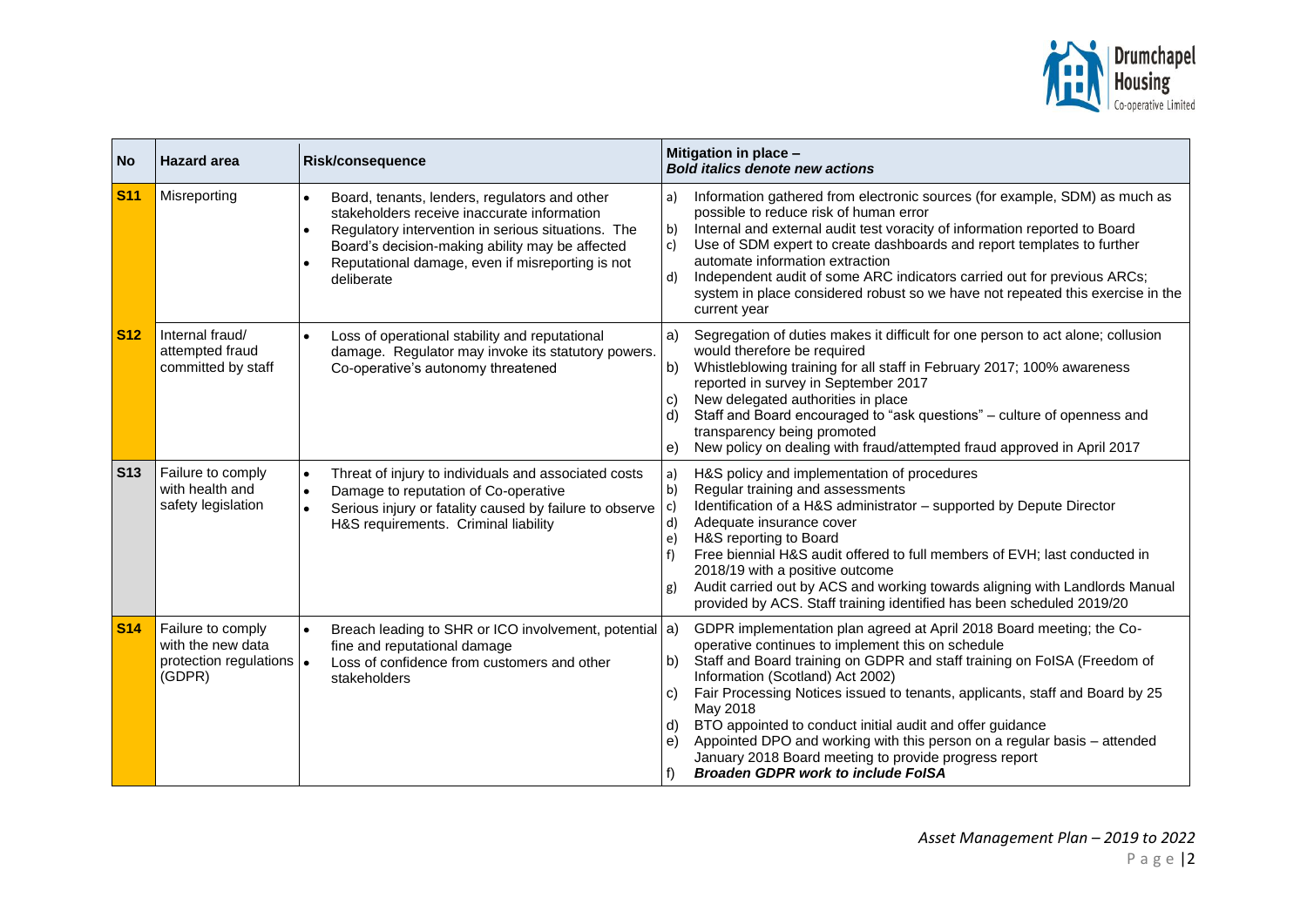![](_page_34_Picture_0.jpeg)

| <b>No</b>                     | <b>Hazard</b> area                                  | <b>Risk/consequence</b>                                                                                                                                                      | Mitigation in place -<br><b>Bold italics denote new actions</b>                                                                                                                                                                                                                                                                                                                                                                                                                                                                                                                                                                                       |  |  |  |
|-------------------------------|-----------------------------------------------------|------------------------------------------------------------------------------------------------------------------------------------------------------------------------------|-------------------------------------------------------------------------------------------------------------------------------------------------------------------------------------------------------------------------------------------------------------------------------------------------------------------------------------------------------------------------------------------------------------------------------------------------------------------------------------------------------------------------------------------------------------------------------------------------------------------------------------------------------|--|--|--|
| <b>New</b><br>S <sub>15</sub> | Failure to meet new<br>fire legislation             | New fire legislation to be implemented by April 2021<br>$\bullet$                                                                                                            | Implementing the new standards on smoke alarms, heat detectors and<br>a)<br><b>COs detectors</b>                                                                                                                                                                                                                                                                                                                                                                                                                                                                                                                                                      |  |  |  |
| <b>O1</b>                     | Welfare Reform -<br>reduction in benefit<br>amounts | Uncertainty around pending changes in welfare<br>$\bullet$<br>reform results in loss of income                                                                               | Training of staff in the proposed changes to ensure understanding<br>a)<br>Detailed analysis of tenant circumstances to identify those at risk<br>b)<br>Information programme to make tenants aware of risks, options and support<br>$\mathsf{c})$<br>available<br>Benefit cap<br>d)<br>Minimum tenants<br>e)                                                                                                                                                                                                                                                                                                                                         |  |  |  |
| <b>O2</b>                     | Welfare Reform -<br>"bedroom tax"                   | Under occupation charge impacting on tenants<br>$\bullet$<br>resulting in income loss of business plan<br>assumptions and greater need for tenancy support<br>services       | Deficit is being made up by the Scottish Government at present but this could<br>a)<br>be withdrawn so ensure all tenants know that they are responsible for rent<br>payment<br>Tenants have been assisted to move to more appropriately sized properties<br>b)<br>Strategy aimed at reducing cash loss whilst supporting tenants<br>c)<br>Benefits advice has been made available - staff to continue to promote<br>d)<br>this. Depending on the uptake of this and unmet demand for the service<br>as UC rolls out in Glasgow, the Board may consider an increased service                                                                          |  |  |  |
| <b>O3</b>                     | Welfare Reform -<br>direct payments                 | Shift to direct payment of benefit to tenants resulting<br>in loss of income through non-payment of rent<br>$\bullet$                                                        | Ongoing communication to tenants to ensure all know that the responsibility for<br>a)<br>payment is with the tenant<br>One full day per week benefits advice has been made available - staff<br>b)<br>promote this service to tenants; as noted at O2, this may be increased in<br>the future<br>Staff training and attendance at SFHA/GWSF housing management<br>C)<br>meetings<br>In house WBA to be considered as arrears are increasing<br>d)                                                                                                                                                                                                     |  |  |  |
| <b>O4</b>                     | Tenant expectation                                  | Tenants' expectations of service and housing stock<br>quality increasing results in reducing satisfaction,<br>increased pressure on resources and potential<br>income effect | New business plan created in 2016 (updated in 2017) that articulates<br>a)<br>vision/objectives with a strong focus on VFM<br>Staff restructure has helped reduce operational costs<br>b)<br>Planned maintenance programme was "caught up" on schedule by March<br>c)<br>2019<br>Ensure tenant consultation on policy reviews and planned maintenance<br>d)<br>programme<br>Initial results from stock condition survey costings are currently being re-<br>e)<br>worked - this has the potential to impact specification and, therefore,<br>tenant expectation. This may necessitate a review of this risk rating so<br>we will keep it under review |  |  |  |